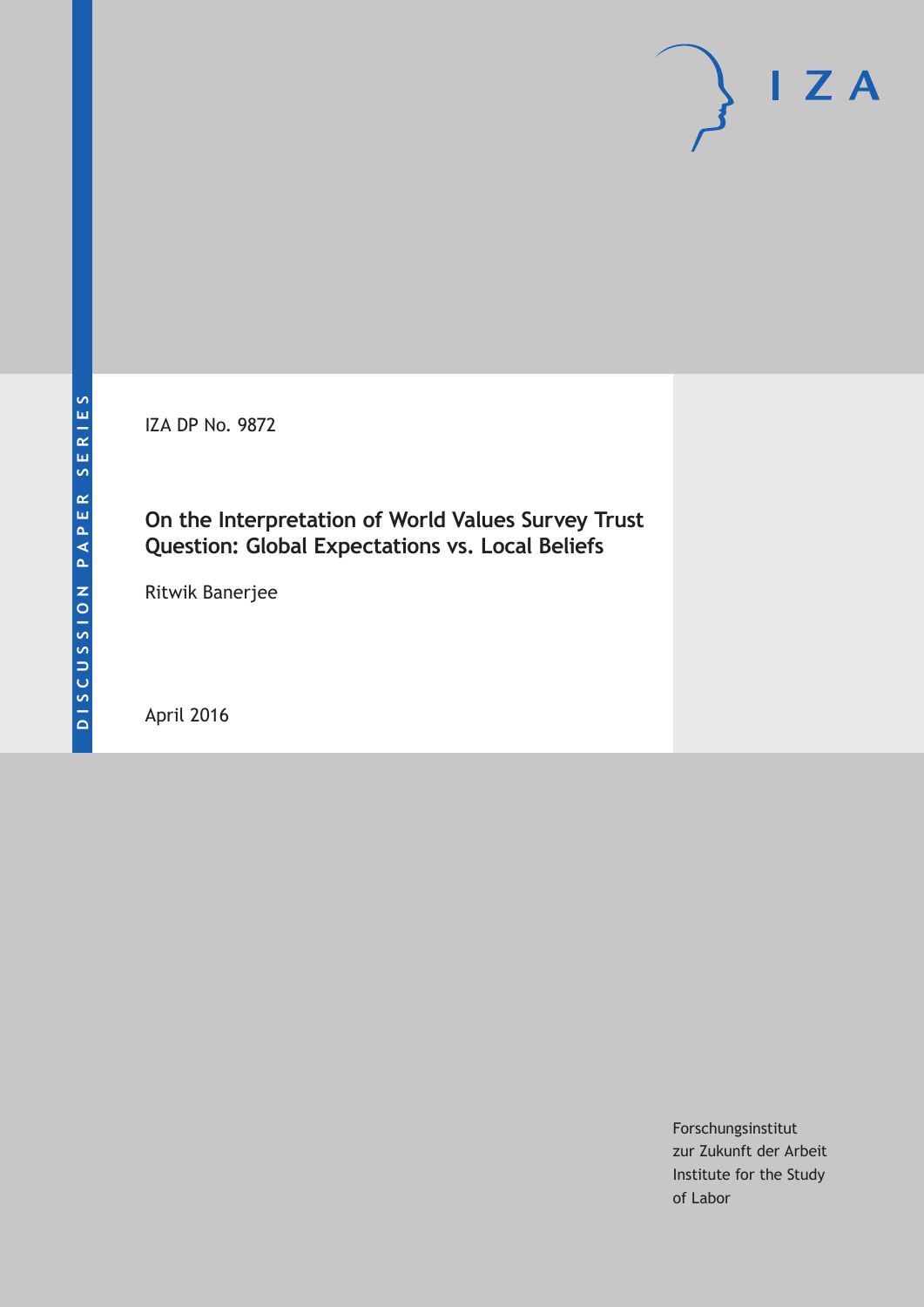# **On the Interpretation of World Values Survey Trust Question: Global Expectations vs. Local Beliefs**

**Ritwik Banerjee** 

*Aarhus University and IZA* 

Discussion Paper No. 9872 April 2016

IZA

P.O. Box 7240 53072 Bonn Germany

Phone: +49-228-3894-0 Fax: +49-228-3894-180 E-mail: iza@iza.org

Any opinions expressed here are those of the author(s) and not those of IZA. Research published in this series may include views on policy, but the institute itself takes no institutional policy positions. The IZA research network is committed to the IZA Guiding Principles of Research Integrity.

The Institute for the Study of Labor (IZA) in Bonn is a local and virtual international research center and a place of communication between science, politics and business. IZA is an independent nonprofit organization supported by Deutsche Post Foundation. The center is associated with the University of Bonn and offers a stimulating research environment through its international network, workshops and conferences, data service, project support, research visits and doctoral program. IZA engages in (i) original and internationally competitive research in all fields of labor economics, (ii) development of policy concepts, and (iii) dissemination of research results and concepts to the interested public.

IZA Discussion Papers often represent preliminary work and are circulated to encourage discussion. Citation of such a paper should account for its provisional character. A revised version may be available directly from the author.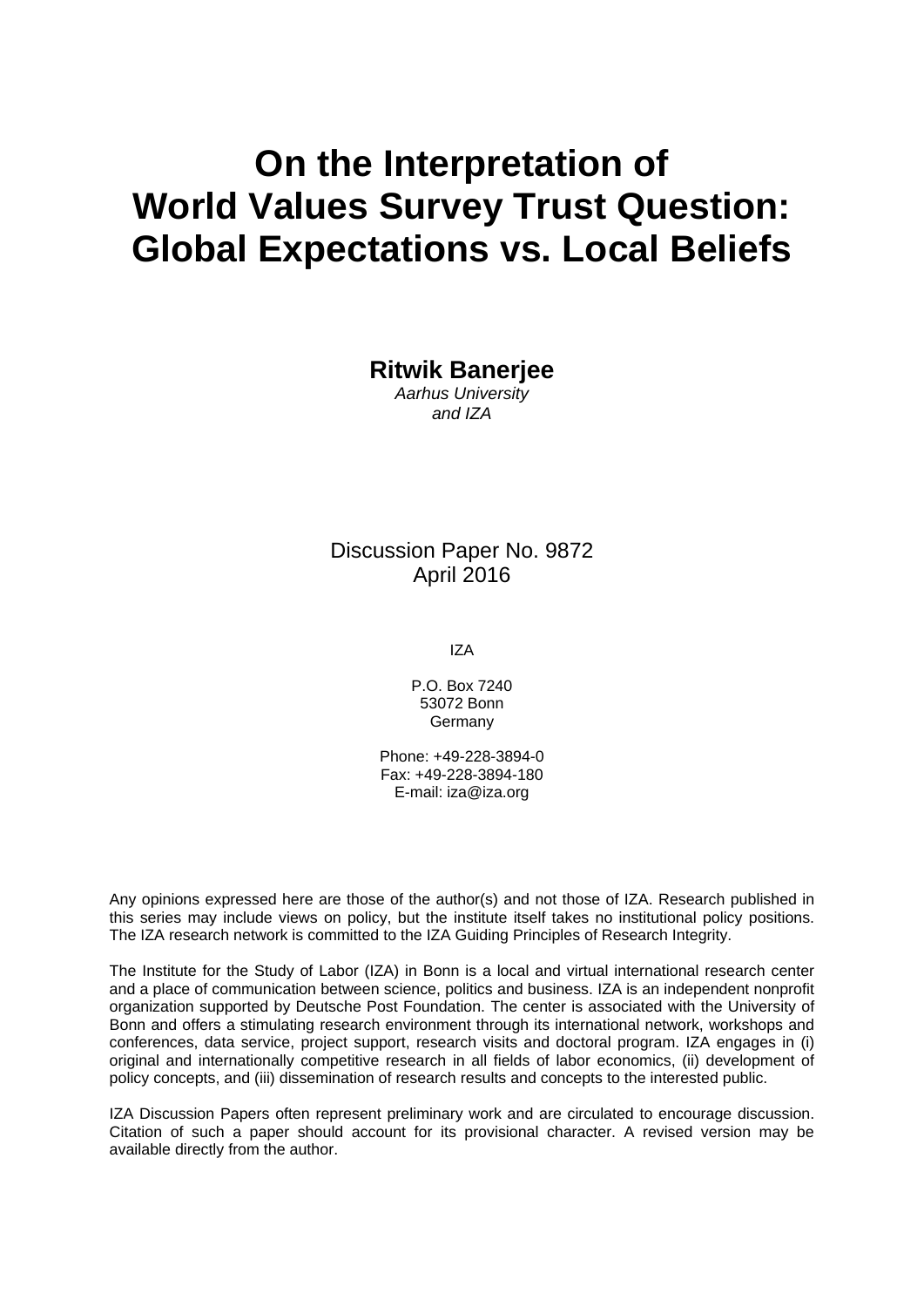IZA Discussion Paper No. 9872 April 2016

# **ABSTRACT**

# **On the Interpretation of World Values Survey Trust Question: Global Expectations vs. Local Beliefs\***

How should we interpret the World Values Survey (WVS) trust question? We conduct an experiment in India, a low trust country, to correlate the WVS trust question with trust decisions in an incentivized Trust Game. Evidence supports findings from one strand of the fractured literature – the WVS trust question captures expectations about others' trustworthiness, though not always. We show that WVS trust question correlates with globally determined stable expectations but does not correlate with short term locally determined fluctuations in beliefs about trustworthiness. One implication of our study is that survey based methods may not be used to measure contextualized beliefs.

JEL Classification: corruption, social capital, belief, trust games

Keywords: C91, C92, D03

Corresponding author:

 $\overline{a}$ 

Ritwik Banerjee Department of Economics and Business Aarhus University Fuglesangs Allé 4 8210 Århus V Denmark E-mail: ritwikbanerjee@iimcal.ac.in

<sup>\*</sup> I thank Alexander Koch, Nabanita Datta Gupta, Marco Piovesan, Klaus Abbink, Luigi Zingales, Marie Claire Villeval, Emma von Essen, seminar/conference participants at Aarhus University, IIM Calcutta, IIT Gandhinagar, IIM Ahmedabad, Winter School at DSE 2014 for their comments and suggestions. I also thank Sujoy Chakrabarty and Bibek Banerjee for making it possible for me to run the experiment and Manas Pathak for his research assistance. The experiment was funded with grants from Department of Economics and Business, Aarhus University.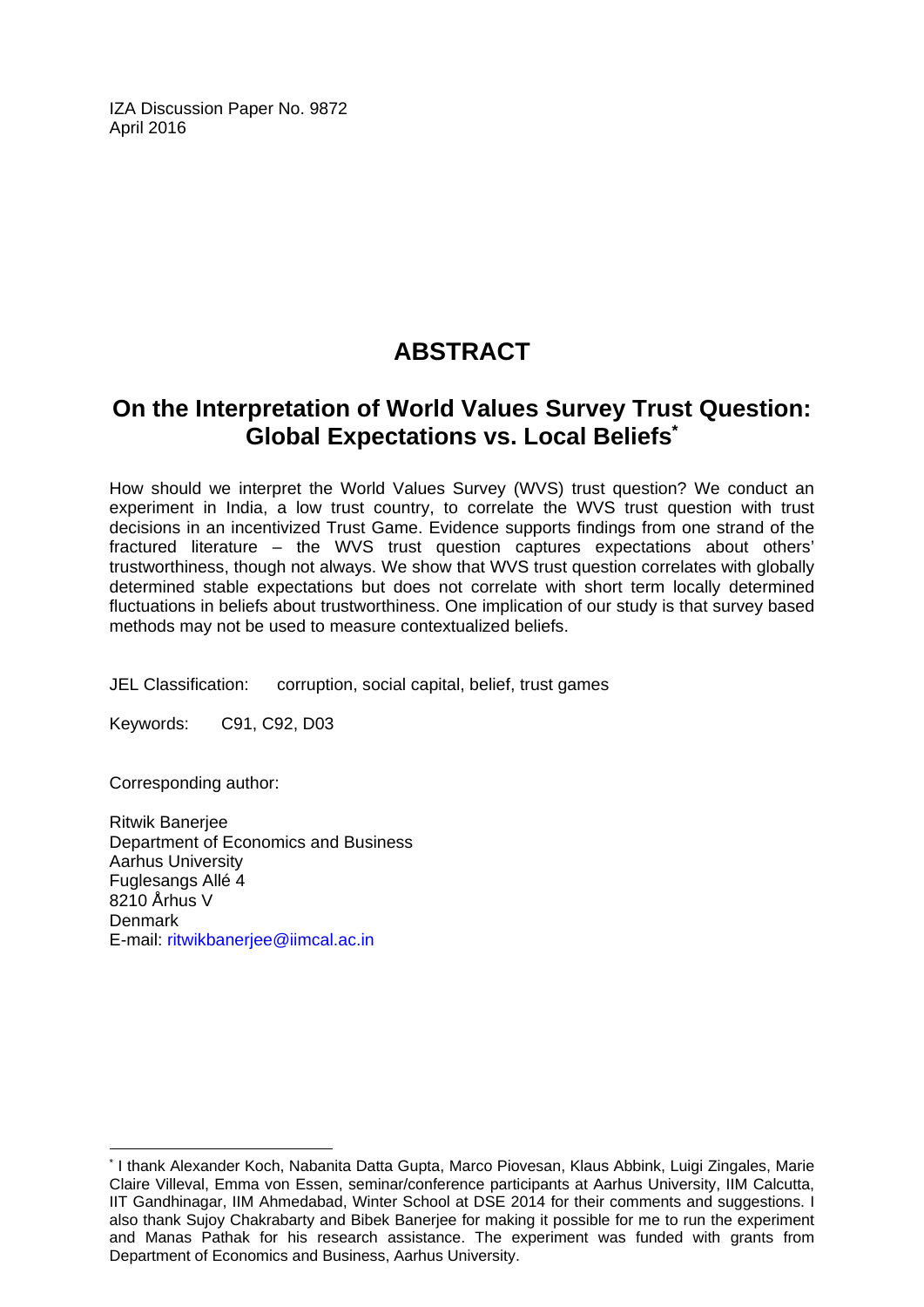## **1 Introduction**

Trust has been found to play an important role in determining economic activity. Higher levels of trust have been associated with higher levels of economic growth [\(Knack and Keefer,](#page-19-0) [1997\)](#page-19-0), higher levels of financial development [\(Guiso et al.,](#page-19-1) [2004,](#page-19-1) [2008\)](#page-19-2), and greater international trade and investment [\(Guiso et al.,](#page-19-3) [2009\)](#page-19-3). Most of these cross country studies have relied on the response to the generalized trust question asked in the World Values Survey (WVS) or General Social Survey (GSS). The generalized trust question is the following: "Generally speaking, would you say that most people can be trusted or that you need to be very careful in dealing with people?" On the other hand the experimental literature, following [Berg et al.](#page-18-0) [\(1995\)](#page-18-0), has evolved in a different direction - this literature has focused on measuring trust and trustworthiness through incentivized experimental games. The classic experimental Trust Game mimics a situation where a sender decides whether or not to cooperate with the receiver. Cooperation makes sense for the sender only if her perceived chance that the receiver will reciprocate is high enough. Of course the receiver may or may not decide to reciprocate the sender. Interestingly, this mechanism elicits trust and trustworthiness behavior in a direct definitional sense while the WVS trust question relies more on respondent's interpretation of the question and her frame of reference.

Since nationally representative scale incentivized Trust Games are expensive, WVS trust question is a widely used trust measure. As both incentivized elicitation and survey based measure claim to measure trust, it has been a long standing project of economists to examine how the two measures correlate and even if they do, whether they measure the same behavioral primitive. However, past studies have been unable to find an unambiguous or even nearly conclusive evidence in this regard. [\(Fehr et al.,](#page-19-4) [2003;](#page-19-4) [Bellemare and Kroger,](#page-18-1) [2007\)](#page-18-1) found that the response to WVS trust question is correlated with the sender's trust behavior in lab based experimental Trust Games but not with receiver's trustworthiness behavior. [\(Glaeser et al.,](#page-19-5) [2000;](#page-19-5) [Lazzarini et al.,](#page-19-6) [2004\)](#page-19-6), on the other hand, found that the WVS trust measure is correlated, not with trust, but with trustworthiness instead.

In an important study, [Thöni et al.](#page-20-0) [\(2012\)](#page-20-0) report that WVS-trust question is a proxy for cooperative preferences rather than beliefs about how cooperative people are. This is contradicted soon after by [Sapienza et al.](#page-20-1) [\(2013\)](#page-20-1), who make a significant contribution to this literature by showing that the survey response actually relates to neither trust nor trustworthiness but relates to a subject's belief about how trustworthy others are. They argue that the measure, that is most consistent with the definition of trust, is the belief component of the sender's behavior in the Trust Game and not the preference based component. According to them, it is this belief or expectation about how others behave which is well captured by the WVS trust question.

With this background of multifarious results in the literature, we aim to revisit this issue and understand what is it that the WVS trust question measures. If it does measure the belief about others' trustworthiness, then under which circumstance(s) does the claim that the WVS trust captures the belief based component of trust hold true and when does the relation fail? In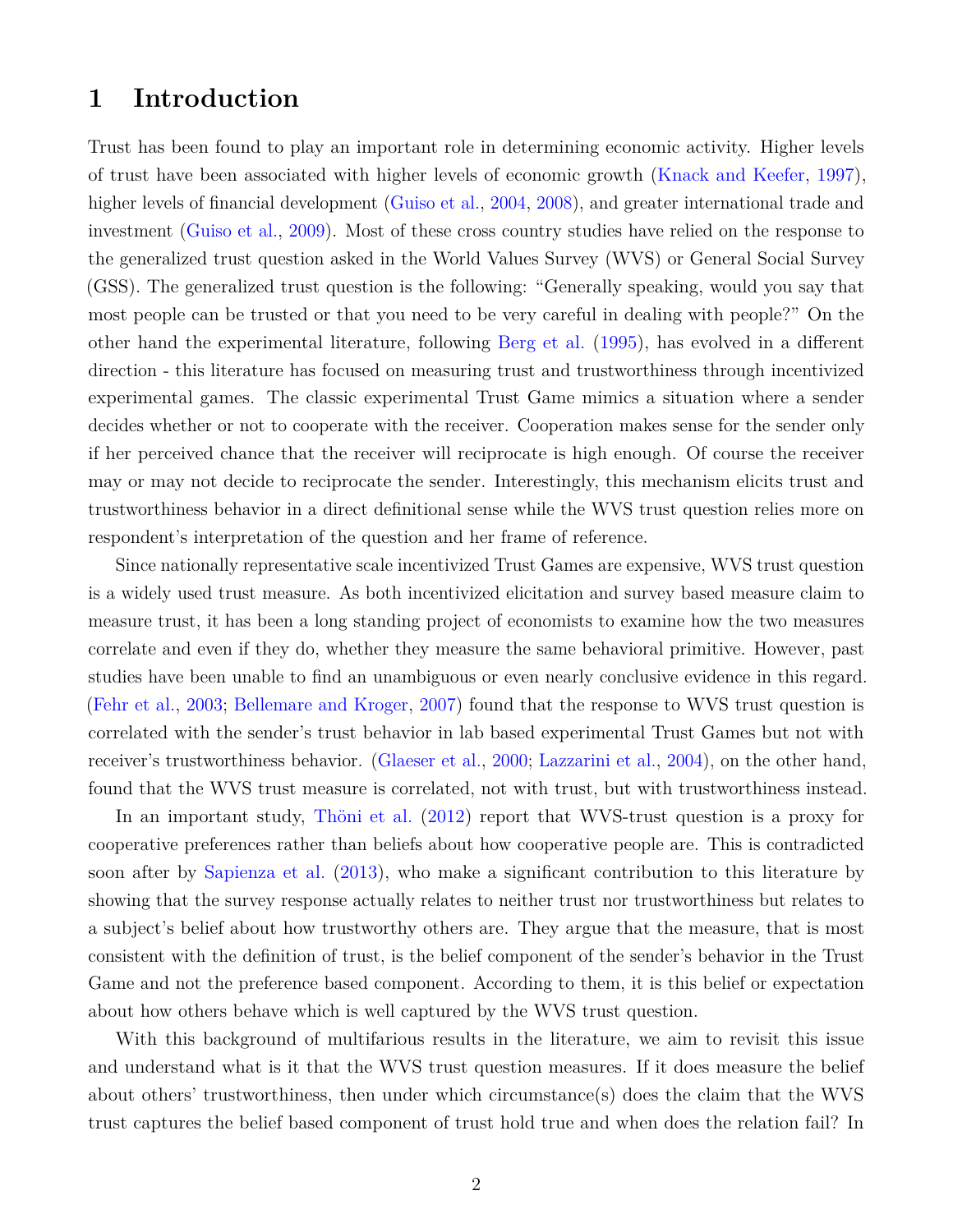particular, we ask, are the reference frame in which the WVS trust question is answered same as that under which incentivized trust decisions in laboratory Trust Games made? Does the WVS trust question capture the short term fluctuations in our beliefs?

A second aim of this study is to analyze this issue in a cultural context very different from all previous studies on this subject. Why is that important? Remember that World Values Survey is a global research project which aims to track "...Political and Sociocultural Change" through nationally representative survey in more than 100 countries over time. In other words, World Values Survey aims to be globally representative. In order to ensure global representativeness WVS does employ the necessary instrument, namely, a common questionnaire across the world. However, this is far from being sufficient. In order for the survey results to be consistent, comparable and globally representative, it is critical that the questions in WVS are interpreted in the same way by people everywhere. And this is far from obvious given the nature of the inquiry - that it is engaged with subjective opinions, values and beliefs. As an example, consider someone being ill. Queries about her illness may be considered invasion of privacy in some parts of the world while it may be interpreted as coming from genuine concern in some other. Social desirability bias may systematically vary across cultures as well, rendering responses across countries incomparable.

We design an experiment where we can measure trust, trustworthiness and also separately identify long term stable expectations and short term fluctuations in beliefs about how trustworthy others are. Then we elicit response to the WVS trust question to see if the latter is correlated which type of beliefs the WVS trust question correlates with. The way we induce a negative fluctuation in beliefs is by letting subjects go through a negative experience before they play a Trust Game - more specifically they go through an experience of having to give bribe in order to have what is rightfully theirs in a corruption game. Corruption have been studied through lab based experimental games in the past (see for example [Cameron et al.](#page-19-7) [\(2009\)](#page-19-7); [Alatas et al.](#page-18-2) [\(2009\)](#page-18-2)). In our between subject design, "Citizens" and "Public Officials" play a real effort harassment bribery game<sup>[1](#page--1-0)</sup>. A Citizen performs a task and earns a prize, if successful. However, a Public Official, may demand a bribe before the Citizen can have her prize which she may accept or reject. The negative experience of having to pay a bribe may lead people to believe that people are less trustworthy in a Trust Game that follows, relative to a standalone baseline Trust Game. Thus, a difference in beliefs between the baseline Trust Game and Trust Game preceded by a bribery game may be attributed to the negative experience of having to pay a bribe. The observed treatment effect in beliefs could be attributed to either bribe or the pure income effect of the bribe amount. In order to precisely pin down the source of the negative belief shock, we probe even further.

We construct a strategically identical but differently framed counterfactual where Participant A (analogous to the Citizen), upon successfully completing the task, earns the right to go to the second

<sup>&</sup>lt;sup>1</sup>In a harassment bribery game a Citizen is entitled to a prize but a Public Official demands a bribe from the Citizen before he lets her have the prize. It mimics a situation where ordinary Citizens are entitled to government services such as passport or driver's license but have to either pay a bribe in order to obtain them or suffer inordinate procedural delays. [Abbink et al.](#page-18-3) [\(2014\)](#page-18-3) and **?** study different aspects of harassment bribery game.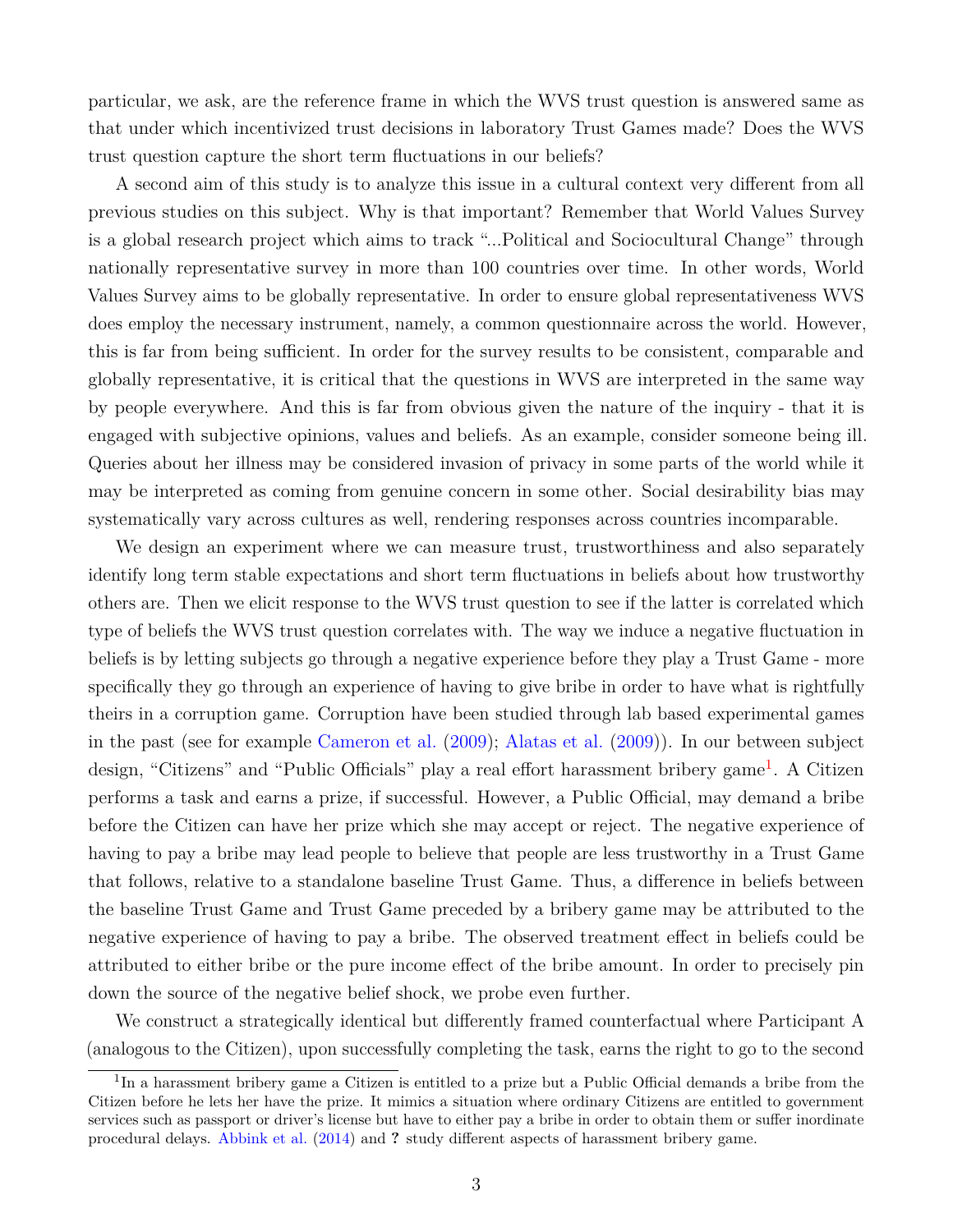stage of the game. At the second stage, Participant B (analogous to the Public Official) plays an Ultimatum Game with the same stake size as the prize in the bribery game, and decides how much to share with Participant A, which the latter can accept or reject. After subjects have gone through the experience of either the Bribery Game or the Ultimatum Game and have known the outcomes, we measure their trust behavior in a standard Trust Game. Thus, in all our experiment comprises of three treatments, to which subjects are randomly assigned - Bribery Game treatment, Ultimatum Game treatment and the baseline Trust Game. Each treatment is followed by a short survey where subjects are asked to respond to the WVS trust question, among other things. The logic of the design wrests on a finding by**?**, who show that the difference in behavior between the Bribery Game and its strategically identical counterpart - the Ultimatum Game can be partly attributed to the difference in social norm governing the two frames. Specifically, a bribe demand is considered inappropriate from a moral standpoint but the same amount when retained in an ultimatum game may be considered appropriate. As a result a bribe demand in the Bribery Game may induce a negative shock in the belief about how trustworthy people are whereas the same amount, when retained in the Ultimatum Game, may not.

Our findings suggest that WVS trust response is not correlated with the sending decisions in the Trust Game. Instead, it is correlated with the expectation about how trustworthy others are. Deeper probe reveals that in fact beliefs about trustworthiness do suffer a negative shock in the Bribery Game treatment relative to the Ultimatum Game and the baseline trust treatment. The centerpiece of our results is a consequence of that - the correlation between WVS trust and expectation about trustworthiness holds for Participant As and baseline subjects, but not for the Citizens. Since the expectation of the Citizens about the trustworthiness of the matched partners is lower than that of the Participant As and baseline subjects, our main result suggests that WVS trust response does well in capturing stable expectations about how others in general behave, however, it is a bad proxy for locally determined short term fluctuations in beliefs. Our preferred interpretation of this result is that while the reference frame of beliefs, elicited through Trust Games, is more immediate, subjects view the WVS trust question in a longer term pan-societal context.

So should we rely on survey based measures as a proxy for beliefs? Our results show that the answer to this question is yes only if we are interested in measuring long run stable beliefs and not its short run fluctuations. Thus, laboratory experiments, which are more geared towards generating psycho-emotional triggers, may not use survey based methods such as in WVS to measure beliefs. This is the main contribution of our paper. Second, we demonstrate the need to see stable beliefs as different from its short run fluctuations. The stable beliefs are conceptually closer to the sense in which beliefs are understood in a rational expectation framework. They are formed by aggregation of our experiences in multiple domains of our life and hence may as well be called "global expectations." To the contrary, the short run fluctuations in beliefs are shaped by local environments and immediate experiences. These fluctuations are more likely to converge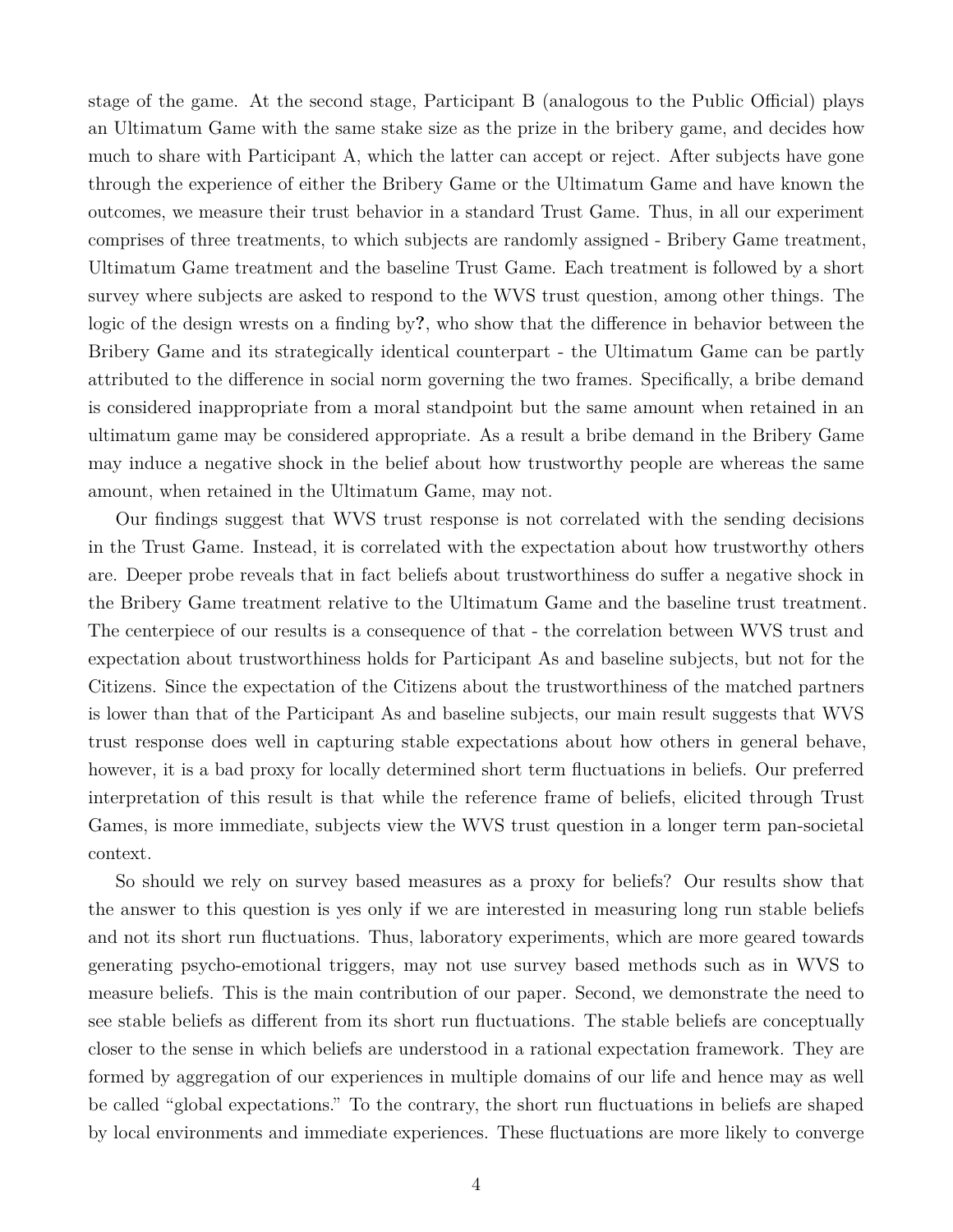to the stable steady state over time and hence may be called "local beliefs". While differentiating between global expectations and local beliefs, we show that measuring these two concepts require different set of instruments. An interesting implication of our result is people do not seem to generalize negative experiences to population at large immediately.

Third, the literature on framing shows that framing has an important effect on how people behave. Our paper contributes to that literature by demonstrating that not only does framing affects behavior, but it also has a spillover effect on beliefs in an unrelated domain. Finally, our study is directionally consistent with results from [Sapienza et al.](#page-20-1) [\(2013\)](#page-20-1) in a socio-cultural environment very different from theirs, indicating that respondents interpret the WVS trust question in a similar way across the two cultures. We believe this is only a beginning of a series of study which needs to be conducted to understand how questions about values, opinions and beliefs are interpreted across cultural regions. Only then will we be able to ensure that responses to such queries are truly globally representative.

The rest of the paper is organized as follows: Section 2 lays out the experimental design and briefly sketches the important survey questions. Section 3 presents the broad results and the mechanisms behind the results and Section 4 discusses the results and offers the concluding remarks.

## **2 Experimental Design**

One way to induce a negative shock to the beliefs of subjects is by letting them go through a negative experience. We simulate such a situation by letting subjects play a harassment bribery game (BG) before playing a Trust Game. Beliefs about trustworthiness following BG may then be contrasted to beliefs about trustworthiness in a baseline Trust Game (i.e. a Trust Game not preceded by a bribery game) and the difference may be interpreted as a shock to expectations about others' trustworthiness. However, source of such a shock can be interpreted as either a result of bribe extraction or simply the negative income effect. In order to tease apart the origin of the shock, we design a counterfactual of the bribery game treatment, which is strategically identical to the bribery game but is differently framed. It turns out that this strategically identical but differently framed game is a variant of what is standardly known as an Ultimatum Game (UG). The Bribery Game and the Ultimatum Game differ from each other on two aspects - one, the former uses a loaded language (e.g. Citizen, Public Official, bribe etc.) while the latter uses a neutral language (e.g. Participant A, Participant B and transfer); two, in terms of the difference in the sense of entitlement among the subjects induced by a difference in the endowment (see [Banerjee](#page-18-4) [\(2016\)](#page-18-4) for a detailed analysis of the difference in two frames). Thus, the three treatments in our experiment are - Trust Game preceded by BG, Trust Game preceded by UG and baseline Trust Game. Each subject then answers a survey questionnaire which includes the World Values Survey trust question, among others.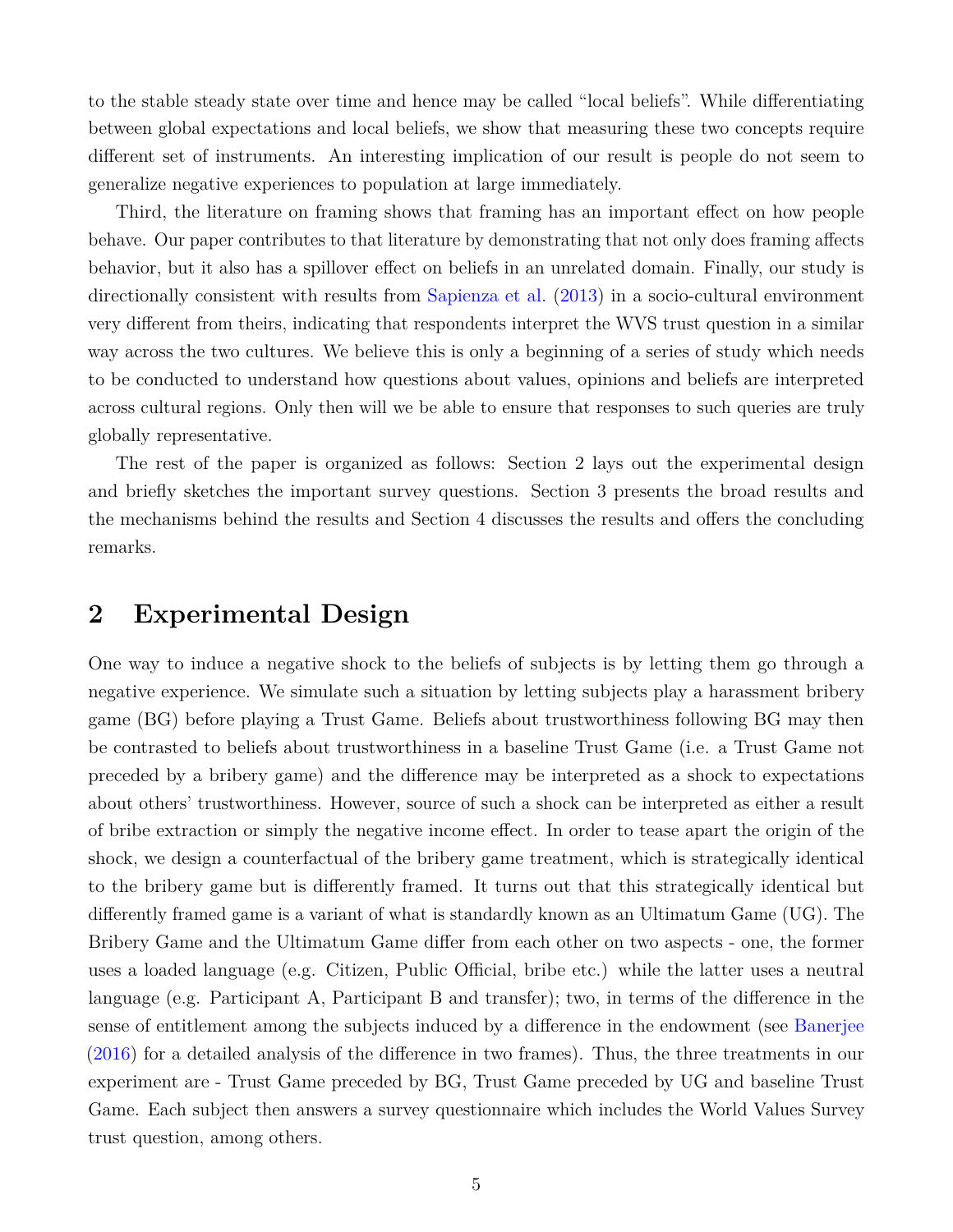The premise of the experimental design is that a bribe demand may be considered unfair in BG but the same amount in UG may be considered fair. Thus, the two frames are expected to trigger different psychological responses despite being identical in strategic terms. In particular, we expect that immorality of bribe demand will lead to a negative shock to beliefs about how trustworthy a matched partner is, relative to the ultimatum game and the baseline Trust Game. This approach of examining the behavioral response by inducing psychological triggers has been adopted in the past; for example [Burnham et al.](#page-19-8) [\(2000\)](#page-19-8) study how framing the matched partner as friend or foe affects behavior, [Rosaz and Villeval](#page-20-2) [\(2012\)](#page-20-2) an[dMaggian and Villeval](#page-19-9) [\(2015\)](#page-19-9) use it in the context of lying, [Buser and Dreber](#page-19-10) [\(2013\)](#page-19-10) study the effect of competition on cooperation and [Drouvelis et al.](#page-19-11) [\(2010\)](#page-19-11) study prime cooperation in social dilemma games.

#### **2.1 Bribery Game and Ultimatum Game**

The Bribery Game is illustrated in Figure  $1(a)$  $1(a)$ . A Citizen  $(C)$  is given ten minutes, within which she has to complete a real effort  $task^2$  $task^2$ . This gets her a prize winning code which entitles her to a prize of 400 *Mohars*[3](#page--1-0) (**M**400)*.* If she is unable to reach the code within the stipulated time then she only earns the participation fee of **M**200. However, even if the Citizen does get the prize winning code a matched Public Official (PO) may demand a bribe of amount *b*before he lets her have the entitled prize. Notice that any bribe that the PO demands is an extract from the Citizen's entitlement, which in this case is **M**400. We let the bribe amount take the following values - 0, 100, 200, 300, 400 *Mohars*. Upon being asked to pay a bribe, a Citizen may either accept it or reject it. She earns **M**(200 + 400−*b*) if she accepts the bribe demand and only **M**200 if she rejects it. The PO on the other hand earns the participation fee of **M**200 and a salary of **M**400 for approving the Citizen's entitlement. Additionally, he gets the bribe amount demanded if he does demand a bribe and it is accepted i.e. his total earning in this case is  $\mathbf{M}(200 + 400 + b)$ . If the Citizen rejects the bribe demand then of he earns only the **M**600**.**

This is a one shot game and the real effort task is calibrated in a way such that a Citizen is more likely to complete the task and get the prize winning code. However, making the Citizens perform the real effort task was crucial to induce a sense of harassment among them. This version of the Bribery Game closely mimics the often encountered situations in developing countries where a Citizen is entitled to a passport or a driving license but still has to pay a bribe to get it. Such bribe extractions are typically considered unfair since it means being forced to give up resources which

<sup>&</sup>lt;sup>2</sup>We employ a computer based task - Citizens have to count the number of occurrences of the letter "A" in five different panels, each with a random sequence of letters A, B, C, D, E. The panels appear one after the other and a subject is not be able to proceed unless she correctly counts the number of As in the incumbent sequence. The prize winning code is mentioned at the end of the fifth panel. The task ensures that a Public Official does not need to grade the Citizen's answers, but is still able to figure out, whether she has been able to complete the task or not by looking at the prize winning code in her response sheet.

<sup>3</sup>*Mohar* or gold coins were used as currency in medieval India. It was used as a currency in our experimental set up.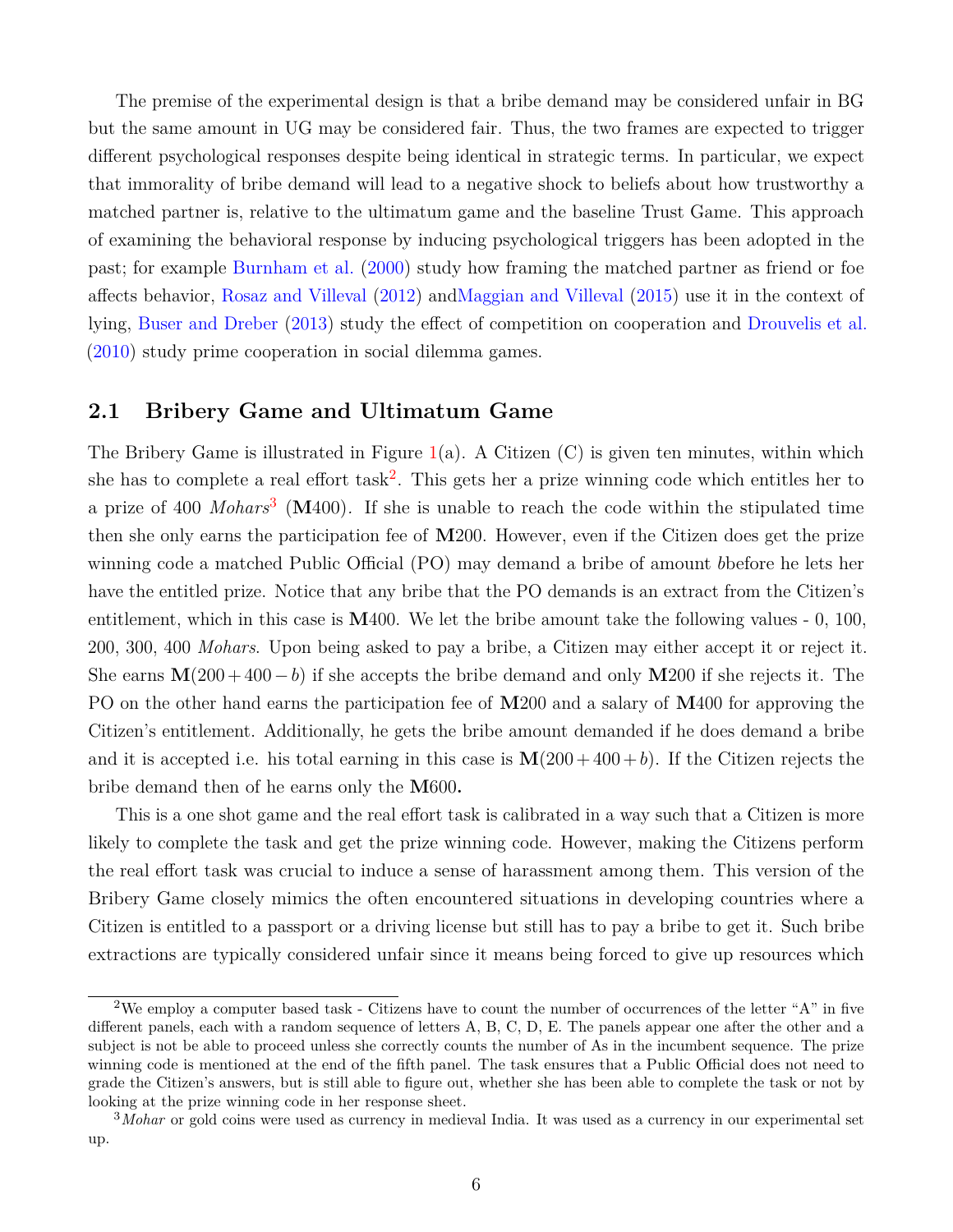are rightfully one's own. A design feature which is used to exacerbate the sense of unfairness is that the lower bound of PO's earning is also the upper bound of C's earnings. The bribe amount only increases PO's already high earnings. Furthermore, this ensures that no demand can be interpreted as being motivated by inequality aversion. We expect that a consequence of such bribe extraction will be to reduce people's expectations about how fair others are. Hence, our decision to implement this design.

Figure [1\(](#page-8-0)b) lays out the Ultimatum Game and it is isomorphic to the Bribery Game. There are, however, two main differences: First, UG uses a neutral language frame (e.g. Participant A, Participant B and transfer) while BG uses a loaded language frame (Citizens, Public Officials and bribe); second, while a Citizens in BG is entitled to a prize once she completes the task, Participant A in UG only qualifies to the next round of the game in which Participant B play an ultimatum game with her with the same stake size as the prize in BG. Suppose P-B retains *x* with him then P-A receives **M**400−*x***.** The payoffs in the UG are the following: If P-A accepts (rejects) the offer then she gets  $M200 + 400 - x$  ( $M200$ ) and P-B earns  $M$  200 + 400 + x ( $M600$ ). Clearly, the UG is a strategically identical but differently framed counterfactual to BG with markedly different sense of entitlements. As a result, we expect UG to trigger different psychological response than BG.



<span id="page-8-0"></span>Figure 1: Bribery Game (BG) and Ultimatum Game (UG)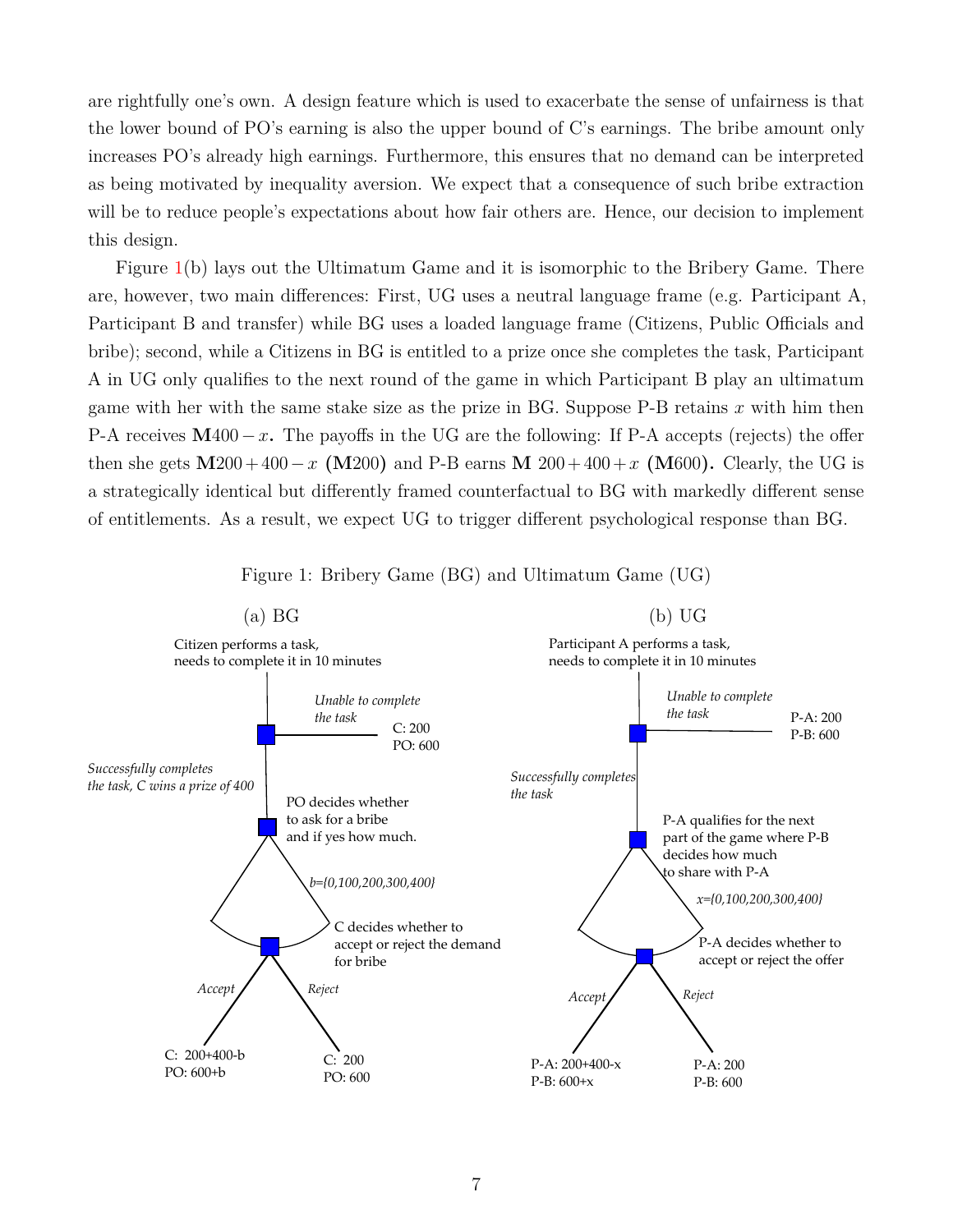### **2.2 Trust Game**

The Trust Game, which follows the BG and UG treatments, is a close variant of the Trust Game proposed by [Berg et al.](#page-18-0) [\(1995\)](#page-18-0). A sender has **M**400 and is matched to a receiver. The sender sends an amount *s* to the receiver where *s* can take values from the set {0, 50, 100, ... 400}. The amount is multiplied by 3 before reaching the receiver. The receiver then sends back an amount to the sender. Thus, the amount the receiver sends back (say  $r$ ) takes a value from the set  $\{0, 50, \ldots\}$ 3s}. The final payoff of the sender is **M**400−*s*+*r* whereas that of the receiver is **M**3*s*−*r***.** The literature interprets *s* as a measure of trust and *r* as a measure of trustworthiness.

Subjects make their decisions both as a sender and a receiver through a strategy elicitation method and role uncertainty is enforced. First, subjects make their decision as senders and decide how much to transfer to the receivers. Second, they reveal how much they believe the receiver will return for each possible amount sent. This helps us obtain off the equilibrium path responses too. They are rewarded **M**100, if their belief in a randomly chosen trust category matches the actual outcome. Third, subjects make their decisions as receivers, where they indicate how much they will have sent back for every possible amount, which they could have possibly received.

### **2.3 Survey Data**

.

At the end, the subjects write an exit survey, which is designed to acquire demographic data and measure various personality traits. Our main survey measure of trust came from the standard trust question of the World Values Survey : "Generally speaking, would you say that most people can be trusted or that you need to be very careful in dealing with people?" [Sapienza et al.](#page-20-1) [\(2013\)](#page-20-1) had administered this question, as a part of the survey, one week before the actual experiment was conducted. In our case, it was important that this question was asked after the experiment was conducted in order to allow for the possibility that experimental behavior could influence its response. Table [A2](#page-21-0) in the Appendix gives the summary statistics of the responses to this question. In our sample, 32% of the students said that most people can be trusted. The corresponding figure in the nationally representative data from all the waves of the World Values Survey in India is 35%.

The survey included two additional measures of trust. The first one, also taken from WVS, was: "Do you think most people would try to take advantage of you if they got the chance, or would they try to be fair?" The second question was, "Suppose you left your wallet with Rs. 500 in the Metro. On a scale of 1 to 10, how much do you think are the chances that you will get it back?" The response to these questions have not been included in the analysis below, but the pairwise correlations and summary statistics have been reported in Table [A2](#page-21-0) in the Appendix.

Besides the trust questions, we also obtain risk preference by asking survey based questions. These questions have been used to measure risk in large scale behavioral surveys such as the German Socio-Economic Panel (SOEP). For example, one question directly asks subjects to make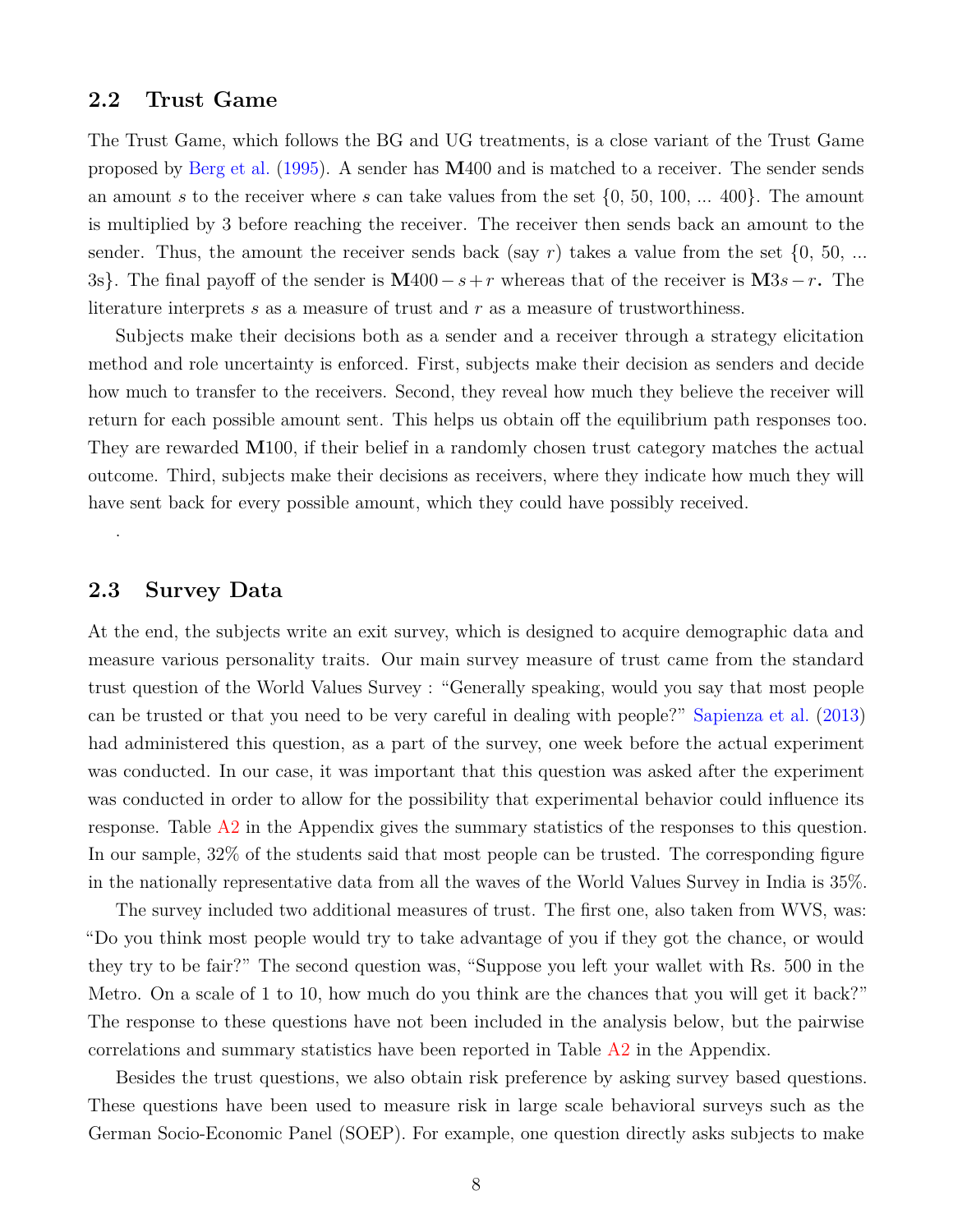an assessment about their general willingness to take risks on a scale of 1 to 10: "How willing are you to take risks, in general?" Though the survey also includes other questions about risk attitudes in specific dimensions such as financial matters, car driving, health and career, the analysis below relies on the general measure of risk, since [Dohmen et al.](#page-19-12) [\(2011\)](#page-19-12) found that the general measure is the best predictor of risky behavior elicited through an experiment. The descriptive statistics of the variables used in the analysis are presented in Table [A1](#page-12-0) in the Appendix.

#### **2.4 Experiment Procedure**

The experiment was conducted in Delhi in January 2014. Subjects were recruited from a private management training institute. 218 students participated with 45 pairs in the UG treatment, 46 pairs in the BG treatment and another 36 pairs in the baseline treatment. Subjects were randomly assigned in the UG and BG treatment and then were randomly assigned roles. Different roles in each treatment were allocated different rooms. Citizens/P-As first completed the computer based task and mentioned the prize winning code in the response sheet which was then transferred to the POs/P-Bs. They put down their demand decision on the response sheets, and these were then transferred back to the Citizens/P-As for their acceptance decisions. Citizens/P-A were then informed of their final earnings. It was important that we informed them how much less they were being paid than what they deserved, in order to reinforce in them the sense of unfairness.

The Trust Game followed the BG/UG games. Subjects played both the roles of sender and receiver but their earnings from this part was determined by randomly picking one of the roles. The final earning from the experiment was determined by randomly picking one of the two parts. The sessions lasted for one and a half hour. The instructions were read out in English. All payoffs for this experiment were stated in terms of a fictitious currency called *Mohar*. At the end of the experiment, participants exchanged their earnings for Rupees at the rate of 100 *Mohars* = Rs. 50. The earnings ranged from Rs. 100 to Rs. 700 with an average of Rs.  $252 \div 10$  PPP USD).

## **3 Results**

### **3.1 Behavior in BG, UG and Trust Game**

Since the focus of this paper is to examine how WVS trust question correlates with trust, trustworthiness and expectations about trustworthiness, we will only briefly state the results of the bribery game, ultimatum game and the Trust Game. A detailed exposition of the mechanisms behind the framing effects between BG and UG and their differential effects on the Trust Game may be found in [Banerjee](#page-18-5) [\(2015\)](#page-18-5).

Despite being strategically identical, subjects behaved very differently in the BG and UG games. 19% of the subjects demanded no bribe in BG whereas everyone in the UG demanded a positive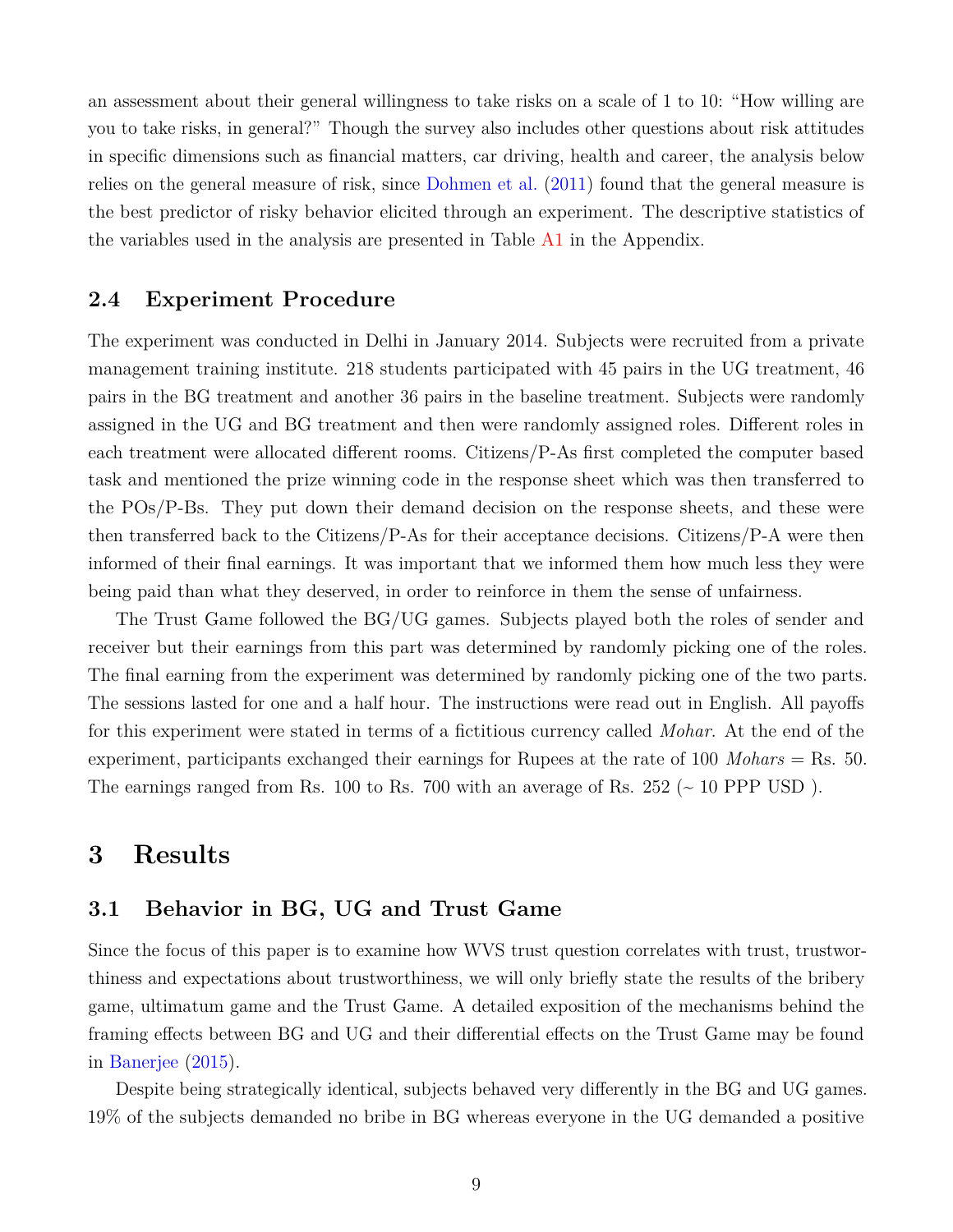amount ( $\chi^2$  test, *p*-value=0.00). The full sample mean amount demanded in BG is M182.6 while that in UG is **M**268.9 (*t*-test, *p*-value<0.001). If we restrict our attention to the non-zero sample then the average amount demanded in BG and UG are **M**245.9 and **M**268.8 (*t*-test, *p*-value=0.02). Clearly, BG and UG have triggered different behavioral responses in PO/P-B. C/P-A too have perceived the two frames very differently - for a given amount, a greater proportion of Cs in BG choose reject than P-As in UG, indicating that a demand in the former is considered more unfair than in the latter. Table [1](#page-12-0) provides a summary of the differences and shows that the difference is statistically significant for the amounts 200 and 300 ( $\chi^2$  test, *p*-value <0.001).

It turns out that not only have the two frames triggered different reactions from the subjects, but they have induced different behavioral spillovers on the the Trust Game too. The full sample mean amount sent by Citizens in the role of the sender is **M**205.4 while that for P-A is **M**261.1 (*t*-test*, p*-value=0.04). The corresponding figures for the restricted (i.e. non-zero) sample are **M**230.5 and **M**273.3 (*t*-test, *p*-value=0.08). These results indicate that Citizens in BG tend to trust less than Participant As in UG. It is clear from [1](#page-12-0) that the baseline trust, which in some sense captures the native distribution of trust, appears to be statistically indistinguishable from the trust behavior in the UG treatment but not that in the BG treatment. Thus, we could as well have used the baseline trust measure as the counterfactual to the BG.

To study trustworthiness, we convert the amount returned by a receiver to a Return Ratio  $(RR)$  where  $RR = Amount Returned/AmountReceived.$  RRs averaged over all the possible trust categories give our trustworthiness measure for a given person. We do not find any difference in this measure of trustworthiness between C and P-A. The average RR for all the subjects are plotted for each trust category in [2\(](#page-13-0)b). The close co-movement of the RRs and the fact that they are statistically insignificant between BG, UG and baseline treatments for all the trust categories show that trustworthiness has remained stable across the treatments.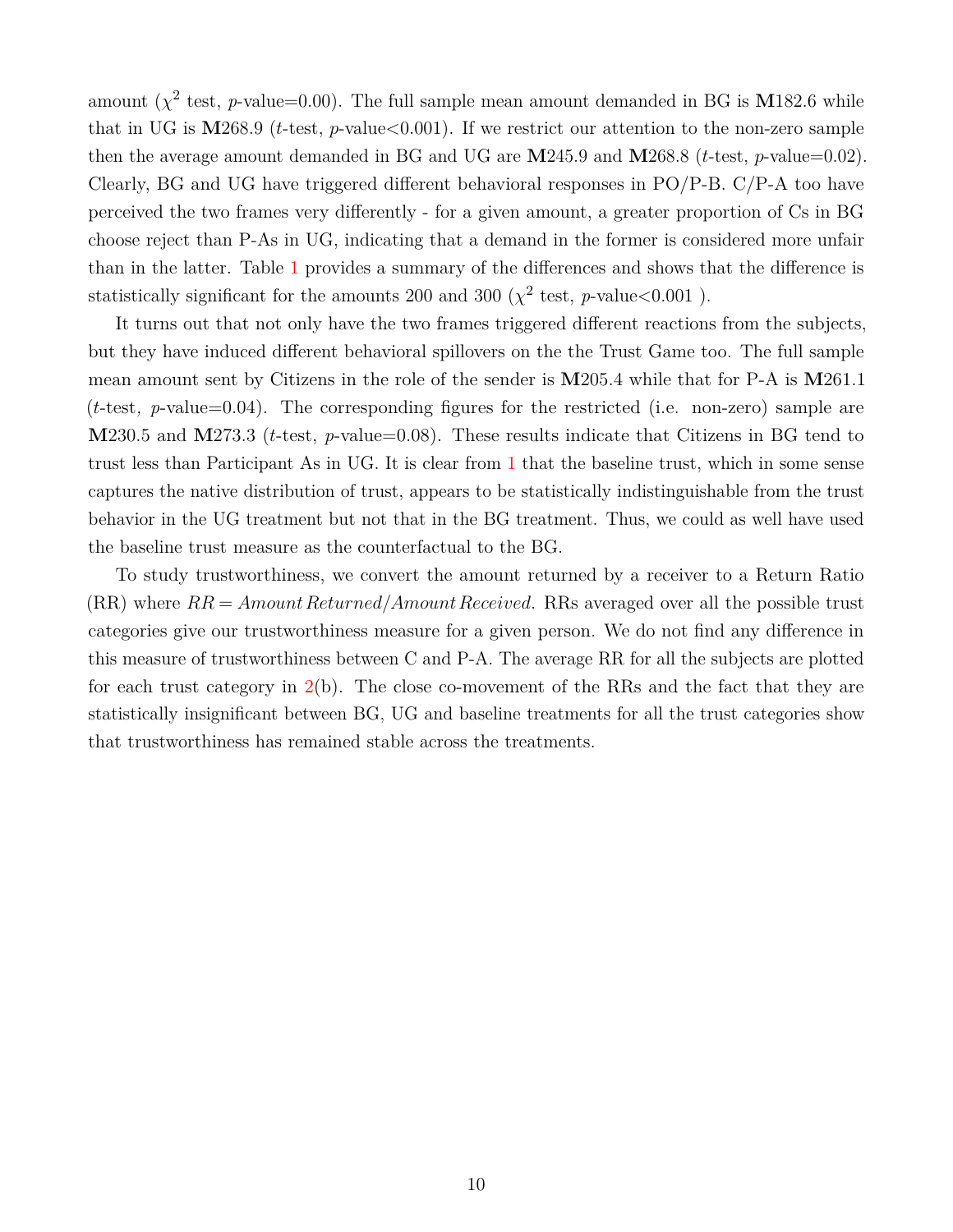| Variable Names <sup>a</sup>          | <b>BG</b> | <b>UG</b> | Diff(1) <sup>b</sup> |            |             |                      |
|--------------------------------------|-----------|-----------|----------------------|------------|-------------|----------------------|
|                                      |           |           |                      |            |             |                      |
| Percent who asked for bribe/ $ultim$ | 81        | 100       | (<0.01)<br>19        |            |             |                      |
| Full Sample Bribe/ultim amount       | 182.6     | 268.8     | 71.1~(<0.01)         |            |             |                      |
| Restricted Sample Bribe/ultim amount | 245.9     | 268.8     | 22.9(0.02)           |            |             |                      |
| Percent accepted when amount=100     | 93.5      | 97.8      | (0.31)<br>4.3        |            |             |                      |
| Percent accepted when amount=200     | 80.4      | 97.8      | 17.4 $(0.01)$        |            |             |                      |
| Percent accepted when amount=300     | 73.3      | 41.3      | 32.0 $(< 0.01)$      |            |             |                      |
| Percent accepted when amount=400     | 17.8      | 10.8      | (0.34)<br>7          |            |             |                      |
|                                      |           |           |                      |            |             |                      |
|                                      | <b>BG</b> | <b>UG</b> | <b>Baseline</b>      | Diff(1)    | $Diff(2)^c$ | Diff(3) <sup>d</sup> |
| Percent decided to trust             | 89.1      | 95.6      | 94.4                 | 6.5(0.25)  | 5.31(0.39)  | 1.2(0.82)            |
| Full Sample Trust Amount             | 205.4     | 261.1     | 256.9                | 55.7(0.04) | 51.5(0.06)  | 26.8(0.88)           |
| Restricted Sample Trust Amount       | 230.5     | 273.3     | 272.1                | 42.8(0.08) | 88.8 (0.08) | 1.2(0.96)            |

<span id="page-12-5"></span><span id="page-12-0"></span>Table 1: Treatment Effects in Bribery Game, Ultimatum Game and Trust Game

<span id="page-12-1"></span>*<sup>a</sup>*The restricted sample comprises of only those who demanded a non-zero amount in the BG, UG or the Trust Game.

<span id="page-12-2"></span>*b*Diff(1) denotes the difference between UG and BG. The numbers in the brackets represent *p*−values. For comparing proportions in the table, *p*-values from  $\chi^2$  test of equality of proportions are reported. For comparison of sample mean, *p*-values from *t*-test are reported.

<span id="page-12-3"></span>*<sup>c</sup>*Diff(2) denotes the difference between BG and Baseline.

<span id="page-12-4"></span>*<sup>d</sup>*Diff(3) denotes the difference between UG and Baseline.

To examine whether the treatments had differential effects on beliefs, we now focus our attention on beliefs about others' trustworthiness. Remember that we had collected this data in a strategy method as well - hence, we have belief about trustworthiness for each trust category as reported by each person. To arrive at a sensible measure we normalize the beliefs to Expected Return on Trust (ERoT) where *ERoT* = (*ExpectedReturnfor a trustlevel* −*T rustlevel*)*/T rustlevel*. In [2\(](#page-13-0)a) we plot mean ERoT for Citizens, P-As and baseline subjects for all trust categories using the full strategy vector. The data reveals that the expected return is significantly less for Citizens than for P-As and the baseline subjects, particularly for lower levels of trust. This indicates that Citizens have suffered a negative shock in their beliefs about how trustworthy their matched partners are. This belief is significantly lower than beliefs of Participant A or baseline subjects. The data also reveals that subjects have largely negative expectations about their matched partners' trustworthiness when the full strategy vector is considered. Of course the expectations corresponding to actual response is greater than zero and thus consistent (not reported).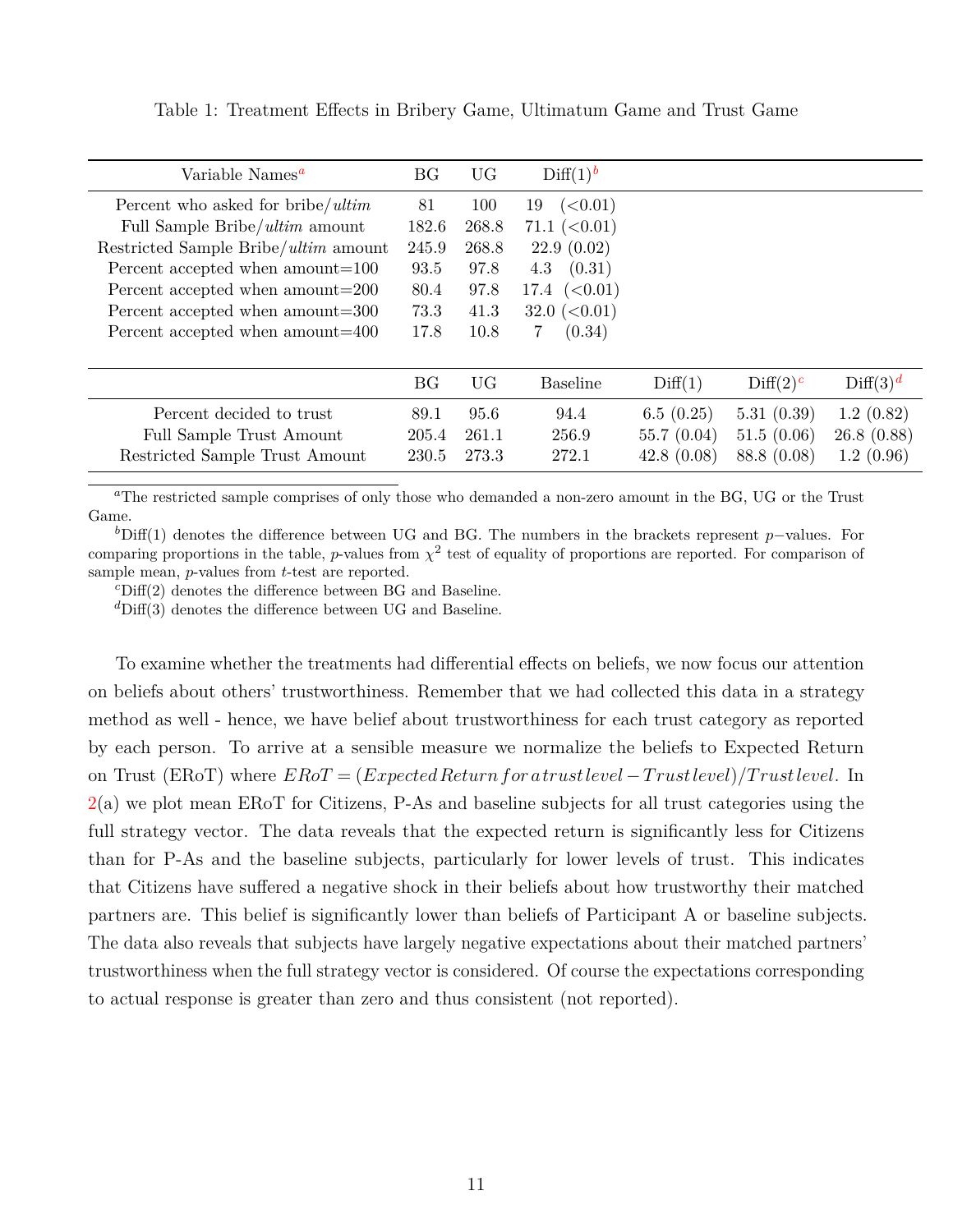<span id="page-13-0"></span>



Note: The panel plots the average Expected Return on Trust for full strategy vector data of subjects in baseline and those playing Citizen and Participant A in BG and UG, respectively.



Note: The above figure plots the average return ratio (i.e. trustworthiness), for all possible bribe amounts, of subjects in baseline and those playing Citizen and Participant A in BG and UG, respectively.

#### **3.2 Analysis of actual behavior, beliefs and WVS-trust**

Panel  $2(A)$  $2(A)$  in Table [2](#page-21-0) reports the probit regression of the WVS trust on trustworthiness. Col (1) - (8), which report the marginal effects, indicate that trustworthiness do predict WVS trust for higher amounts of trust. The marginal effects are economically significant for higher amounts of trust, though statistical significance remains weak. A 10% increase in trustworthiness increases the conditional probability that WVS trust takes value one by 4.3 to 4.8 ppts for 300 or higher amount sent. This seemingly supports results found in past studies such as by [Lazzarini et al.](#page-19-6) [\(2004\)](#page-19-6) and [Glaeser et al.](#page-19-5) [\(2000\)](#page-19-5), who interpret WVS trust as measuring trustworthiness. However, this interpretation is incorrect. Col (1) - (8) in Panel 2(B) report the marginal effects of probit estimation of EVS-trust on trustworthiness for each trust category after controlling for the expected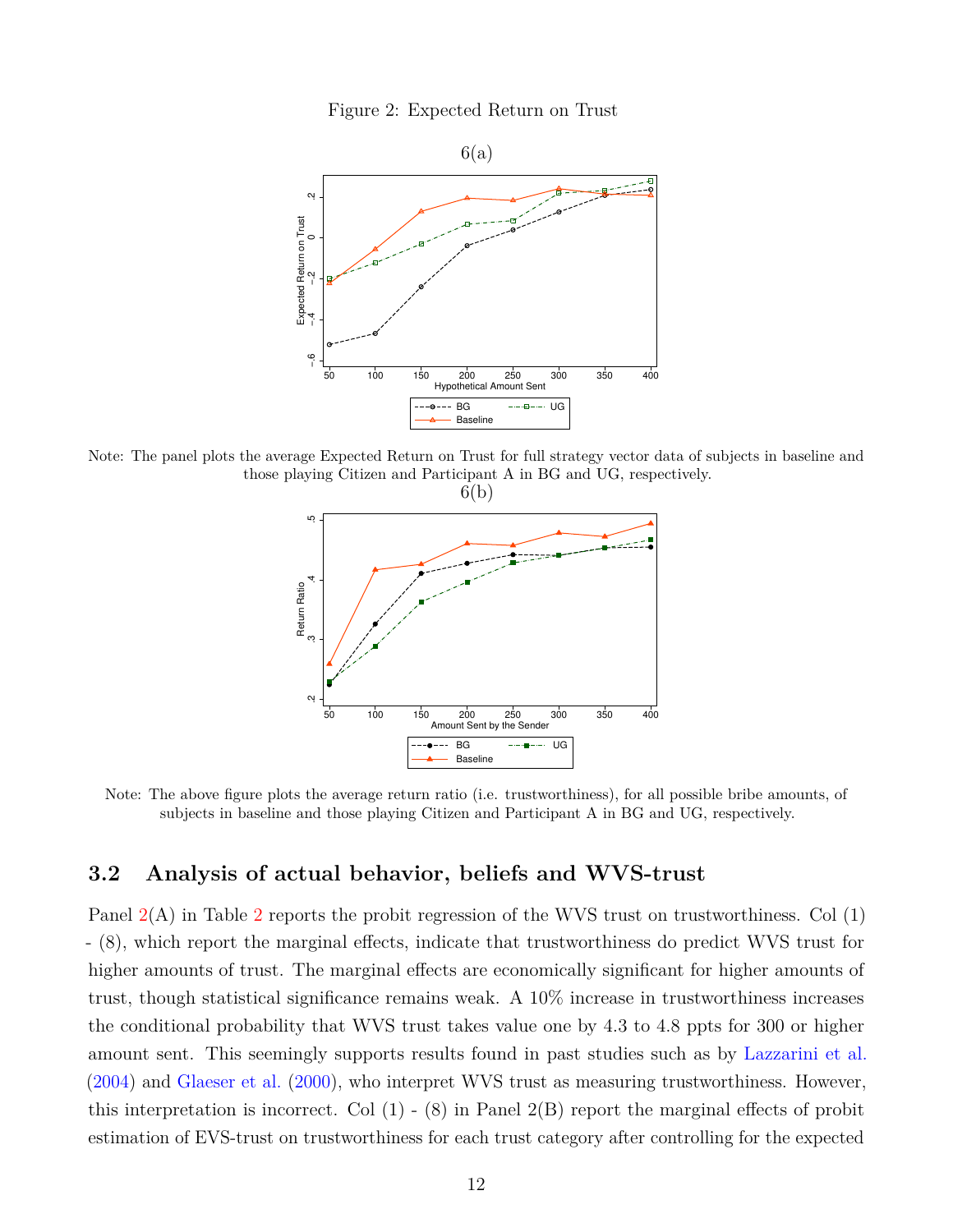return on trust. Once ERoT is included, we notice that WVS trust is actually predicted by ERoT and not the trustworthiness - a 10% increase in ERoT increases the probability that WVS trust takes a value 1 by 2.1 to 2.8 percentage points (ppts). The relation only holds for trust levels of 150 and higher. This implies that subjects' responses to WVS trust are not independently associated with their trustworthiness. Instead, they are associated with the expectations that subjects form about their matched receivers' responses. In other words, WVS trust captures the subjects' expectations about how trustworthy a matched partner is, when the stakes are high enough. Panel 2(C) estimates a probit model of WVS trust on ERoT and risk preference as measured by the generalized risk question. Clearly, the WVS trust response is predicted not only by the ERoT, response to the risk question too turns out to be a consistent and economically and statistically significant predictor of WVS-trust. Why do trustworthiness correlate with expectations about how others will behave? Our view is that this is a homogenous subject pool and

We now take a closer look at how WVS trust captures the belief component of the senders belonging to different treatment groups. In particular, remember that C had a very different belief profile than P-A and baseline subjects. Our main focus now is to understand to what extent the WVS trust question captures the beliefs of each of the treatment subgroups. Hence, we restrict our attention to the responses from Citizens, Participant As and baseline subjects in the analysis that follows. In Table [3,](#page-22-0) where we adopt the same empirical specification as in Panel  $2(C)$  of Table [2,](#page-21-0) we report the probit regression results of WVS trust on Expected Return on Trust for all possible amounts sent and the risk preference. Panel  $3(A)$  $3(A)$  reports the results for Citizens, Participant As and baseline subjects, panel  $3(B)$  $3(B)$  for P-A and baseline, panel  $3(C)$  for P-A only and panel  $3(D)$  for Citizens only. It turns out that the coefficient of EROT is statistically significant in Panel  $3(A)$  $3(A)$ , [3\(](#page-22-0)B) and [3\(](#page-22-0)C). Besides, the coefficients are economically significant too - a 10% increase in ERoT leads to a 2.0 ppts to 3.4 ppts increase in the odds that a subject responds by saying that most people can be trusted, as reported in in Panel  $3(A)$  $3(A)$ . The corresponding figures in Panel  $3(B)$  are 2.4 ppts to 6.8 ppts and in Panel  $3(C)$  $3(C)$  are 3.1 ppts to 8.8 ppts. As the trust level increases, the strength of the association between expectations about others' trustworthiness and WVS trust increase, so do the statistical significance. Also, it increasingly better explains the variation in WVS trust as is indicated by the increase in Pseudo- $R2<sup>4</sup>$  $R2<sup>4</sup>$  $R2<sup>4</sup>$  as the hypothetical amount sent increases. Also note that in all the panels the risk preference measure consistently predicts WVS-trust. However, this pattern does not hold in Panel  $3(D)$  $3(D)$  which restricts the sample to the Citizens from BG. While the risk measure continues to predict WVS trust response, ERoT does not. The magnitude of the marginal effects remain small even for higher levels of trust and the standard errors are large. Clearly, WVS trust has failed to capture beliefs about others' trustworthiness in so far as the Citizens are concerned. A snapshot of these findings can be found in Figure [3.](#page-16-0)

<sup>&</sup>lt;sup>4</sup>It is well known that Pseudo-R2 cannot be interpreted as a R2, but the Pseudo-R2 still has a consistent meaning when compared to another Pseudo-R2 predicting the same outcome in the same data. In such a situation, a comparison of Pseudo-R2 indicates which model better predicts the outcome.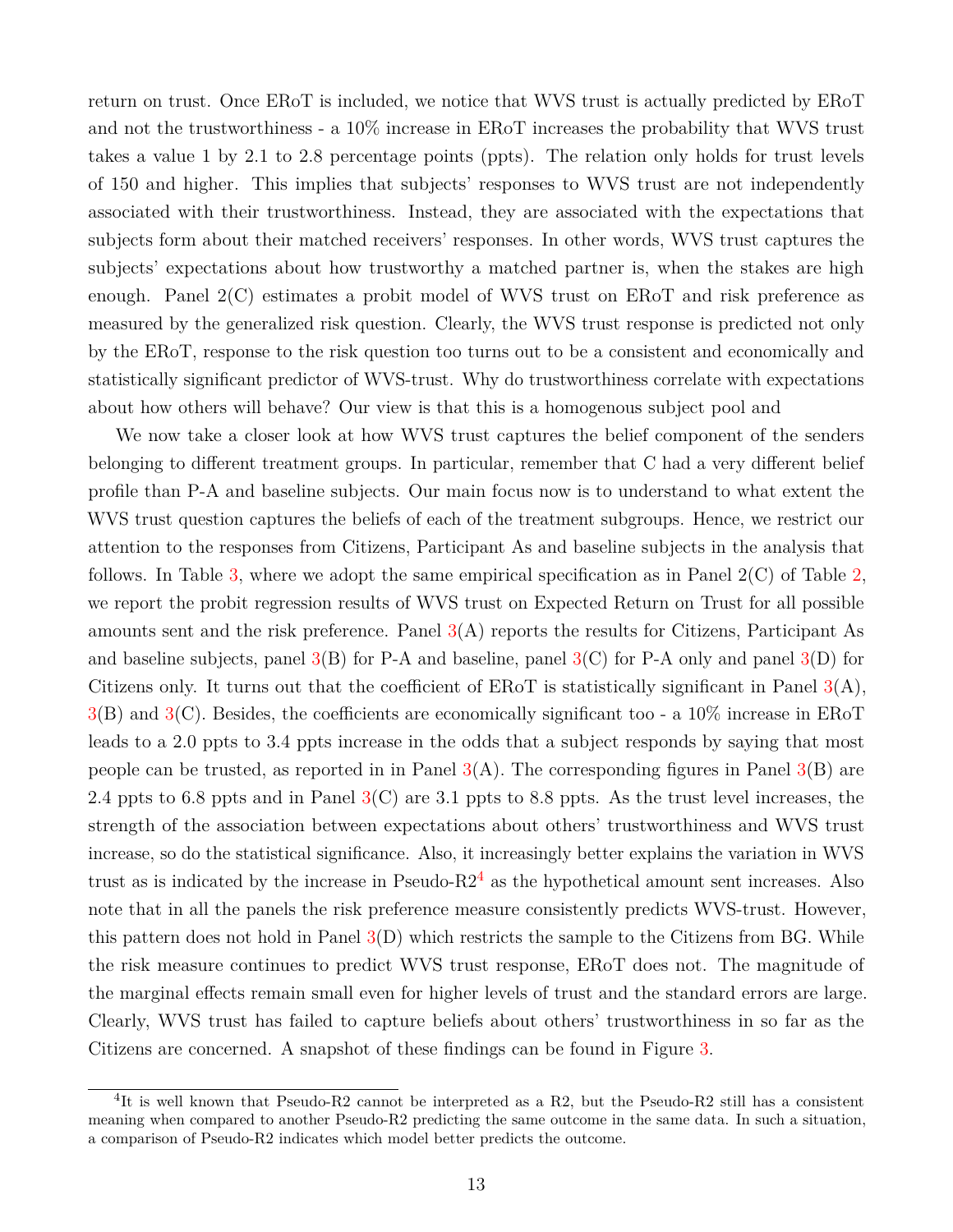The same pattern is revealed when the data is analyzed through another angle. Now we restrict the data to BG and UG and report the probit regression estimates of WVS trust on ERoT, treatment dummy and their interaction in Table [4](#page-21-0) in Appendix 1. ERoT is a significant predictor of WVS trust - a 10% increase in ERoT increases the odds that WVS trust will take value 1 by 2.8 to 10 ppts. However, the negative coefficients for interaction term, specially corresponding to higher amounts of trust, reflect that the marginal effect of EROT on WVS trust is significantly higher for UG than for BG. In other words, response from ERoT to the odds that WVS trust takes a value 1 is significantly higher for P-As in UG than for Cs in BG, for sufficiently high trust levels.

Why is it that the response to WVS trust question is predicted by ERoT for the P-As and the baseline subjects but not for the Cs? Recall from Figure [2](#page-13-0) that ERoT is lower for Citizens than for P-As and baseline subjects. Table in the Appendix uses belief data for each trust category separately and Table pools the data together to essentially arrive at the same conclusion - beliefs systematically differ across treatments. In particular, beliefs about how trustworthy someone is suffers a negative shock in BG relative to UG and baseline treatments. If we believe that the baseline treatment captures the native belief distribution then beliefs in UG closely follow that native distribution whereas those in BG does not. Clearly, the negative belief shock in BG can be attributed to the negative experience of having to pay a bribe in BG. The fact that WVS trust correlates with the beliefs in UG and baseline treatment but not in BG treatment indicates that conceptually there is a need to separate stable expectations from short term fluctuations in beliefs. The former is globally determined from the aggregation of experiences whereas the latter is a result of immediate experiences and is inherently unstable. The WVS trust does well in capturing long run stable expectations but not in measuring its short term fluctuations.

## **4 Discussion and Conclusion**

World Values Survey is a unique data source in the sense that it aims to measure a gamut of otherwise unobservable characteristics through globally comparable and nationally representative surveys in over 100 countries. The operative phrase here is "unobservable characteristics", implying that the focus is one measuring subjective perceptions, opinions and values. For cross country comparability to be valid it is critical that respondents interpret and react to the questions used in the World Values Survey in the same way across different socio-cultural regions across the world. This is particularly of first order importance given the nature of the inquiry and its aim at measuring subjective perceptions, opinions and values. However, there is surprisingly little in the literature with regard to establishing a correspondence between WVS responses and incentivized elicitation of behavior beyond Western subject pools. In fact to the best of our knowledge ours is the first study in this direction.

This study was inspired in part by [Sapienza et al.](#page-20-1) [\(2013\)](#page-20-1) - they found that WVS trust question measured expectation about others' trustworthiness. Our study was designed with two important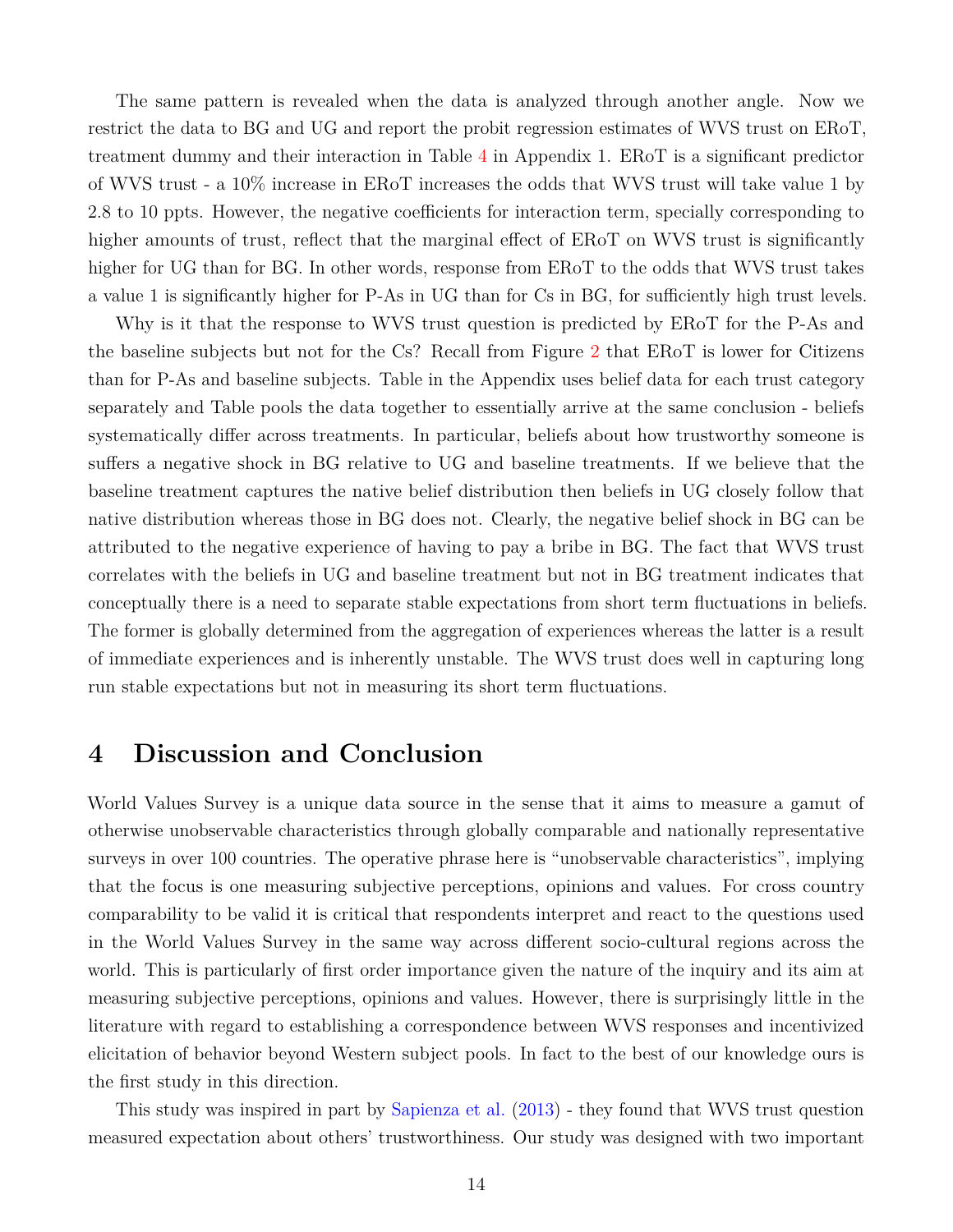

<span id="page-16-0"></span>Figure 3: Regression Coefficients from Table [3](#page-22-0)

Each panel plots the regression coefficients for each subgroup. The coefficient is significantly different from zero when it comes to the baseline subjects and P-As. However, it is not different from zero for the Citizens i.e. WVS trust question does not predict Citizens' belief about how trustworthy others are.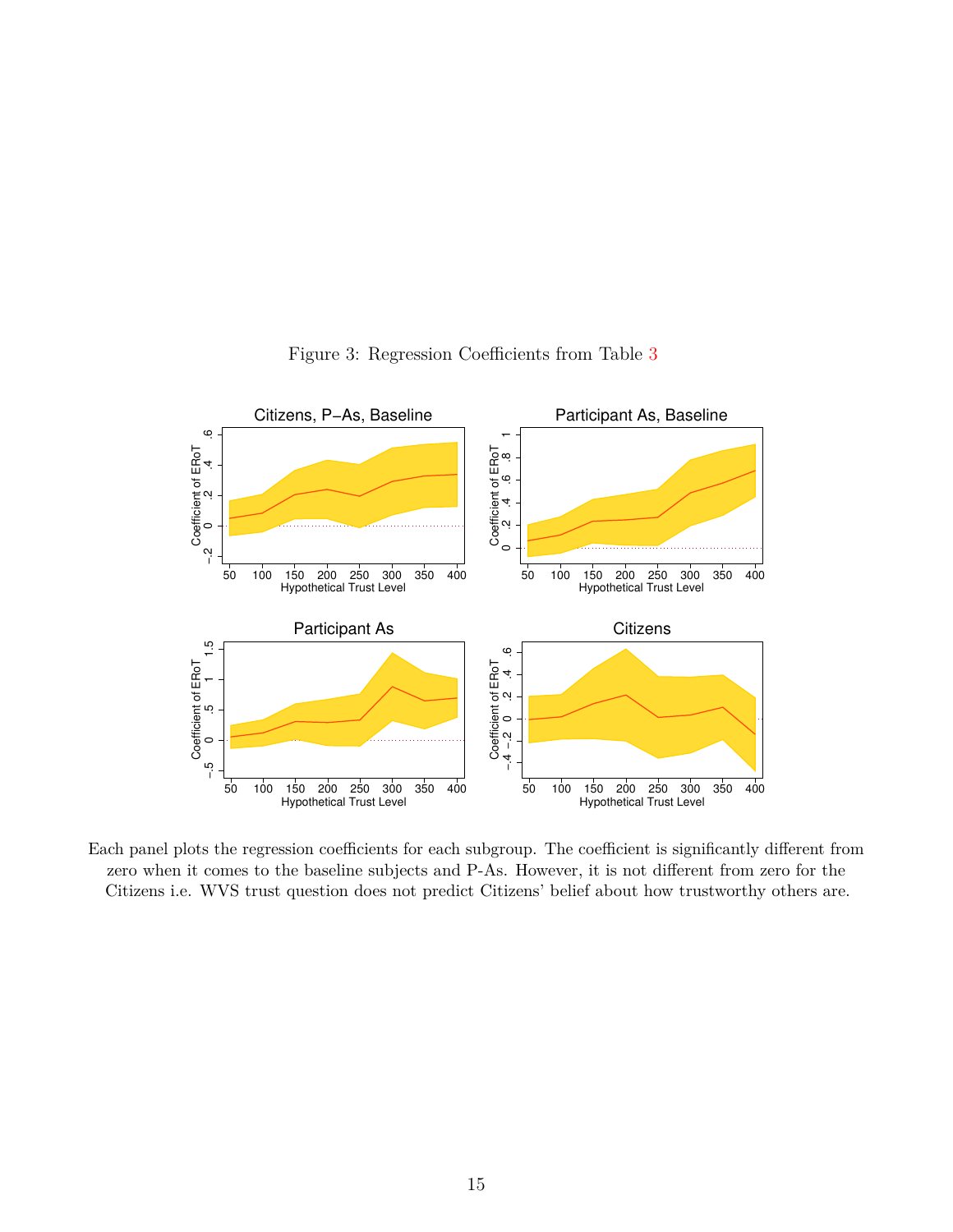aims: one, to investigate if people interpreted the WVS trust question in the same way in India - a socio-cultural environment very different from the West, where the literature is currently located; two, to understand under what conditions, if any, the correspondence between WVS trust and behavior in lab based Trust Games held and under what condition it did not. So far as the second objective is concerned, our hypothesis was the following. If at all, the WVS trust question would be much better at capturing stable expectations about generalized behavior in a population than capturing short term variations in beliefs. We tested this hypothesis using a experimental design where subjects where induced a negative shock to their beliefs about how others would behave by making them go through a negative experience. In our case the negative experience was driven by extraction of a bribe from a subject's entitlement - an earned prize, in a simulated corruption game. The comparison group comprised of subjects who either did not go through the bribery game experience or went through an experience in a strategically identical but differently framed ultimatum game.

At one level our findings corroborate findings from [Sapienza et al.](#page-20-1) [\(2013\)](#page-20-1) as we find that WVS trust does capture expectations about others' trustworthiness. However, there is an important difference. WVS trust question does well in capturing long term, globally determined, stable expectations about others' behavior - such expectations are determined over the long run through cumulative life experiences (e.g. [Malmendier and Nagel](#page-20-3) [\(2011\)](#page-20-3) show how long run risk attitudes are shaped by personal experiences in times of macroeconomic instability). However, it is ill-suited to capture the locally affected fluctuations in beliefs about how others will behave. That is precisely the reason why we found a correspondence between subjects' native expectations about others' behavior and response to the WVS trust question but not for the set of subjects who went through the bribe demand induced negative belief shock. This negative belief shock was most likely temporary in nature and perhaps would have had little bearing on decisions outside the immediate context. This is only an hypothesis - our experiment is not designed to identify whether or how these short term changes dissipate and the long run steady state beliefs are arrived at. Despite that, it is important to conceptually distinguish between the two and the fact that survey based elicitations are only well poised to identify stable expectations and not short term changes in beliefs.

An interesting aspect of our finding is people do not seem to generalize local experiences to the population at large. In our setting of course subjects were familiar with the population. It will be interesting to see whether subjects generalize local behavior to a wider pan societal contexts immediately in a setting where they are not familiar with the population. The process of generalization has important implications for how stereotypes are formed. This is an angle which needs further investigation.

The implication of our finding is the following. After the important work of [Dohmen et al.](#page-19-12) [\(2011\)](#page-19-12), who find a robust correspondence between elicited risk in experiments and a survey question on attitude to risk in general, a number of studies, including ours, have come to rely on the survey based question about generalized risk to measure risk preference. The convenience of replacing a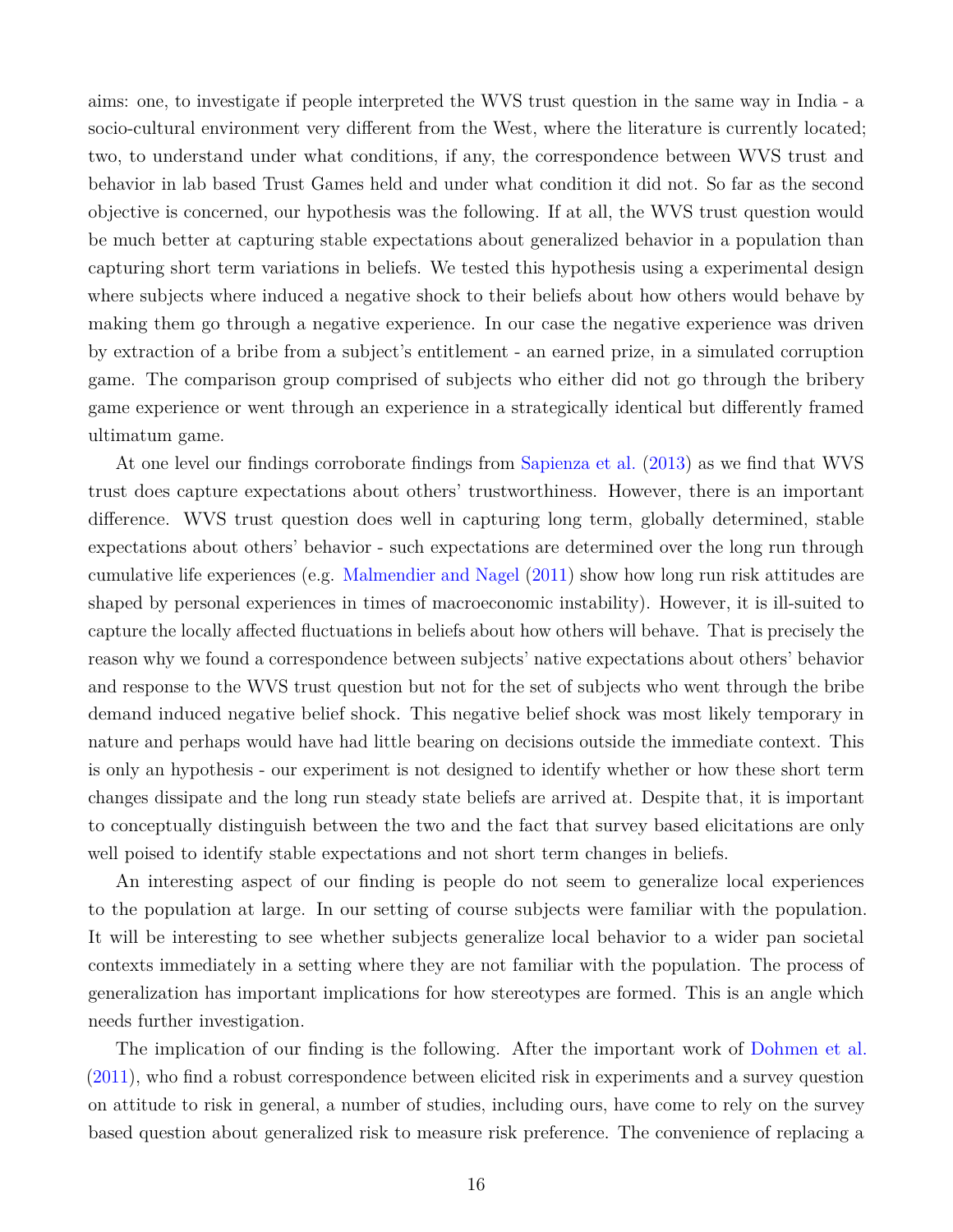treatment by a question is hard to overstate. If other survey based questions were to be found to robustly measure other behavioral correlates, then we could, at least in principle, replace costly experiments with such survey based measures. Our study shows that in the context of measuring beliefs about others' trustworthiness, we cannot make a blanket use of the WVS trust question since it cannot capture the short term changes in locally formed beliefs. The reference group, which dictates behavior in Trust Games, especially in a homogenous subject pool like in our case, is typically different from the reference group people have in mind when they answer the WVS trust question. As a result, Trust Games and the WVS trust question remain relevant in their respective domains of inquiry, namely, behavioral analysis in the short run and generalized expectations about trustworthiness in the long run, respectively.

Throughout this paper, as perhaps elsewhere in the literature, we used the words "expectation" and "belief" interchangeably. Perhaps we should develop a consistent typological distinction between the different notions of beliefs - global expectations and local beliefs. Global expectations may be thought of as a steady state belief, it is stable and is formed through our aggregate experiences or a series of local experiences. Conceptually, this is the relevant notion of belief we have when we talk about rational expectations. On the other hand, local beliefs are short term perturbations caused by psychological triggers from immediate experiences. These perturbations are inherently unstable and likely to converge to the global expectations soon after.

## **References**

- <span id="page-18-3"></span>**Abbink, Klaus, Utteeyo Dasgupta, Lata Gangadharan, and Tarun Jain**, "Letting the briber go free: An experiment on mitigating harassment bribes," *Journal of Public Economics*, 2014, *111* (C), 17–28.
- <span id="page-18-2"></span>**Alatas, Vivi, Lisa Cameron, Ananish Chaudhuri, Nisvan Erkal, and Lata Gangadharan**, "Subject pool effects in a corruption experiment: A comparison of Indonesian public servants and Indonesian students," *Experimental Economics*, March 2009, *12* (1), 113–132.
- <span id="page-18-5"></span>**Banerjee, Ritwik**, "Corruption, Norm Violation and Decay in Social Capital," Economics Working Papers 2015-05, School of Economics and Management, University of Aarhus November 2015.
- <span id="page-18-4"></span> $\Box$ , "On the interpretation of bribery in a laboratory corruption game: moral frames and social norms," *Experimental Economics*, 2016, *19* (1), 240–267.
- <span id="page-18-1"></span>**Bellemare, Charles and Sabine Kroger**, "On representative social capital," *European Economic Review*, January 2007, *51* (1), 183–202.
- <span id="page-18-0"></span>**Berg, Joyce, John Dickhaut, and Kevin McCabe**, "Trust, Reciprocity, and Social History," *Games and Economic Behavior*, July 1995, *10* (1), 122–142.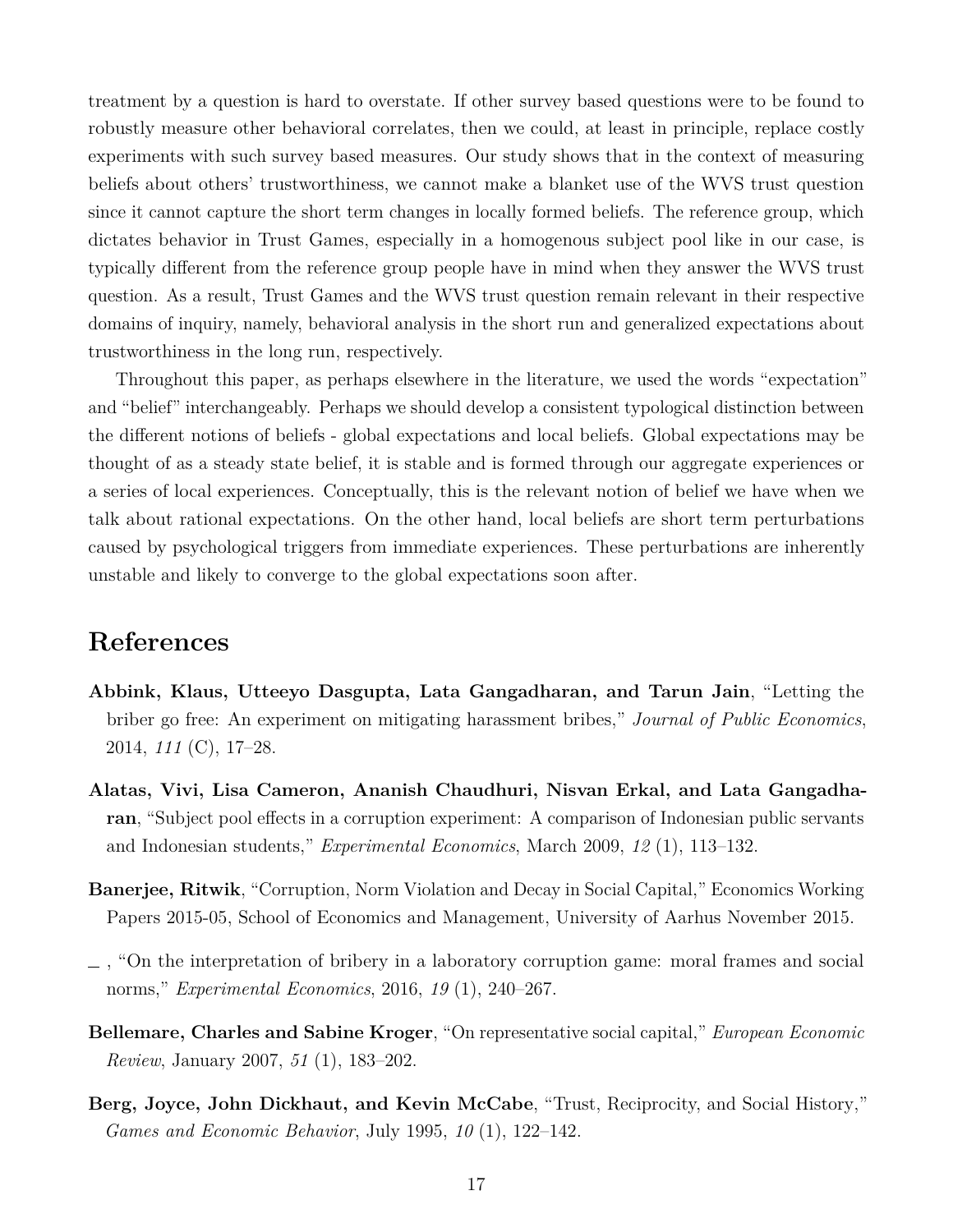- <span id="page-19-8"></span>**Burnham, Terence, Kevin McCabe, and Vernon L. Smith**, "Friend-or-foe intentionality priming in an extensive form trust game," *Journal of Economic Behavior & Organization*, September 2000, *43* (1), 57–73.
- <span id="page-19-10"></span>**Buser, Thomas and Anna Dreber**, "The Flipside of Comparative Payment Schemes," Tinburgen Institute Discussion Paper TI 2013-190/1, Tinburgen Institute 2013.
- <span id="page-19-7"></span>**Cameron, Lisa, Ananish Chaudhuri, Nisvan Erkal, and Lata Gangadharan**, "Propensities to engage in and punish corrupt behavior: Experimental evidence from Australia, India, Indonesia and Singapore," *Journal of Public Economics*, August 2009, *93* (7-8), 843–851.
- <span id="page-19-12"></span>**Dohmen, Thomas, Armin Falk, David Huffman, Uwe Sunde, Jurgen Schupp, and Gert G. Wagner**, "Individual Risk Attitudes: Measurement, Determinants, And Behavioral Consequences," *Journal of the European Economic Association*, 06 2011, *9* (3), 522–550.
- <span id="page-19-11"></span>**Drouvelis, Michalis, Robert Metcalfe, and Nattavudh Powdthavee**, "Priming Cooperation in Social Dilemma Games," IZA Discussion Papers 4963, Institute for the Study of Labor (IZA) May 2010.
- <span id="page-19-4"></span>**Fehr, Ernst, Urs Fischbacher, Jurgen Schupp, Bernhard von Rosenbladt, and Gert Georg Wagner**, "A Nationwide Laboratory Examining Trust and Trustworthiness by Integrating Behavioural Experiments into Representative Surveys," CEPR Discussion Papers 3858, C.E.P.R. Discussion Papers April 2003.
- <span id="page-19-5"></span>**Glaeser, Edward L., David I. Laibson, Jose A. Scheinkman, and Christine L. Soutter**, "Measuring Trust," *The Quarterly Journal of Economics*, 2000, *115* (3), 811–846.
- <span id="page-19-1"></span>**Guiso, Luigi, Paola Sapienza, and Luigi Zingales**, "The Role of Social Capital in Financial Development," *American Economic Review*, June 2004, *94* (3), 526–556.
- <span id="page-19-2"></span> $\ldots$ , **and**  $\ldots$ , "Trusting the Stock Market," *Journal of Finance*, December 2008, 63(6), 2557–2600.
- <span id="page-19-3"></span> $\mathbf{I}_1$ ,  $\mathbf{I}_2$ ,  $\mathbf{I}_3$ , "Cultural Biases in Economic Exchange?," *The Quarterly Journal of Economics*, August 2009, *124* (3), 1095–1131.
- <span id="page-19-0"></span>**Knack, Stephen and Philip Keefer**, "Does Social Capital Have an Economic Payoff? A Cross-Country Investigation," *The Quarterly Journal of Economics*, 1997, *112* (4), 1251–1288.
- <span id="page-19-6"></span>**Lazzarini, S. G., R. C Madalozzo, R. Artes, and J. O. Siqueira**, "Measuring trust: An experiment in Brazil," Insper Working Papers 42, Insper Working Paper, Insper Instituto de Ensino e Pesquisa October 2004.
- <span id="page-19-9"></span>**Maggian, Valeria and MarieClaire Villeval**, "Social preferences and lying aversion in children," *Experimental Economics*, 2015, pp. 1–23.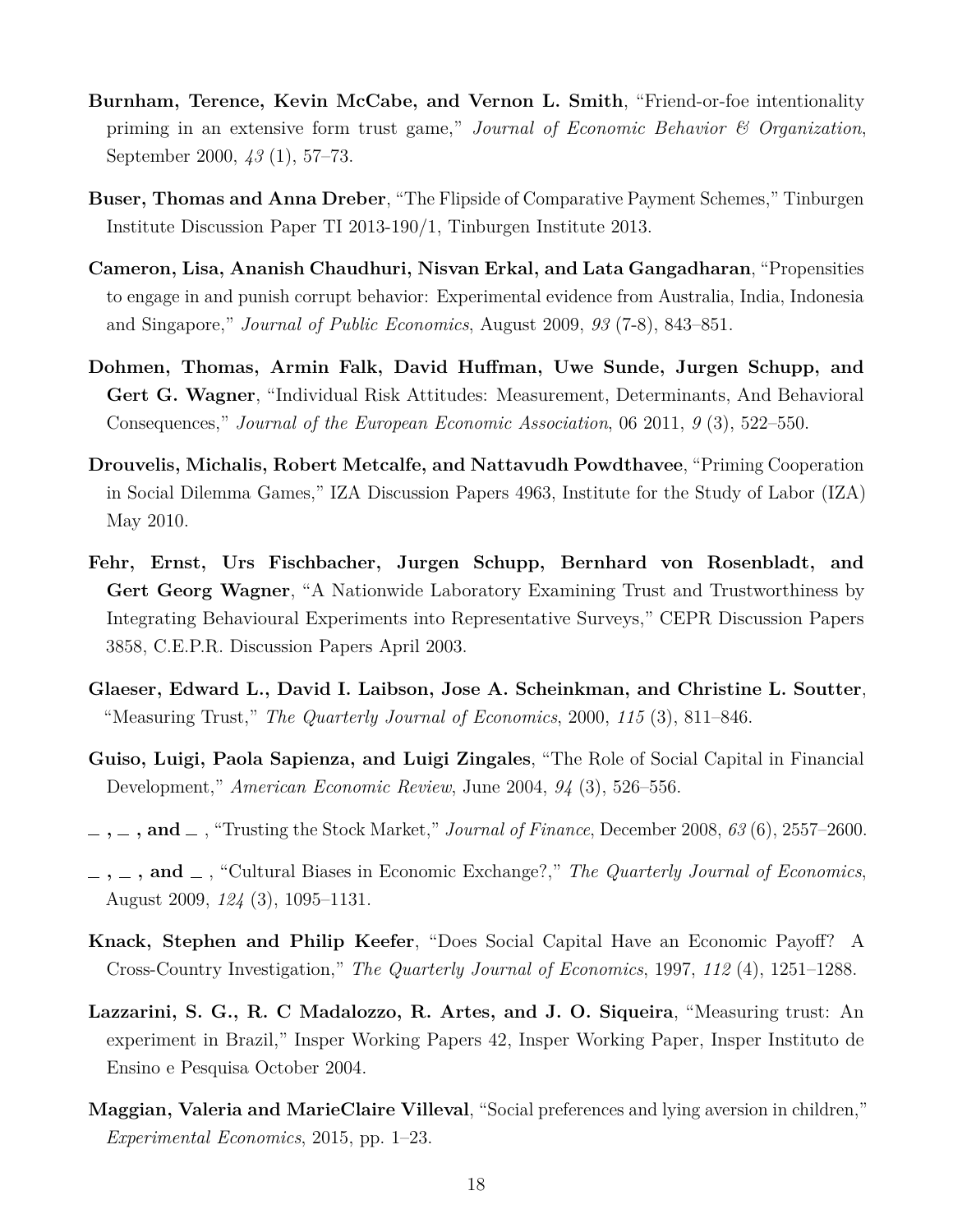- <span id="page-20-3"></span>**Malmendier, Ulrike and Stefan Nagel**, "Depression Babies: Do Macroeconomic Experiences Affect Risk Taking?\*," *The Quarterly Journal of Economics*, 2011, *126* (1), 373–416.
- <span id="page-20-2"></span>**Rosaz, Julie and Marie Claire Villeval**, "Lies and biased evaluation: A real-effort experiment," *Journal of Economic Behavior & Organization*, 2012, *84* (2), 537 – 549.
- <span id="page-20-1"></span>**Sapienza, Paola, Anna Toldra-Simats, and Luigi Zingales**, "Understanding Trust," *The Economic Journal*, 2013, *123* (573), 1313–1332.
- <span id="page-20-0"></span>**Thöni, Christian, Jean-Robert Tyran, and Erik Wengström**, "Microfounrations of Social Capital," *Journal of Public Economics*, 2012, *96* (78), 635–643.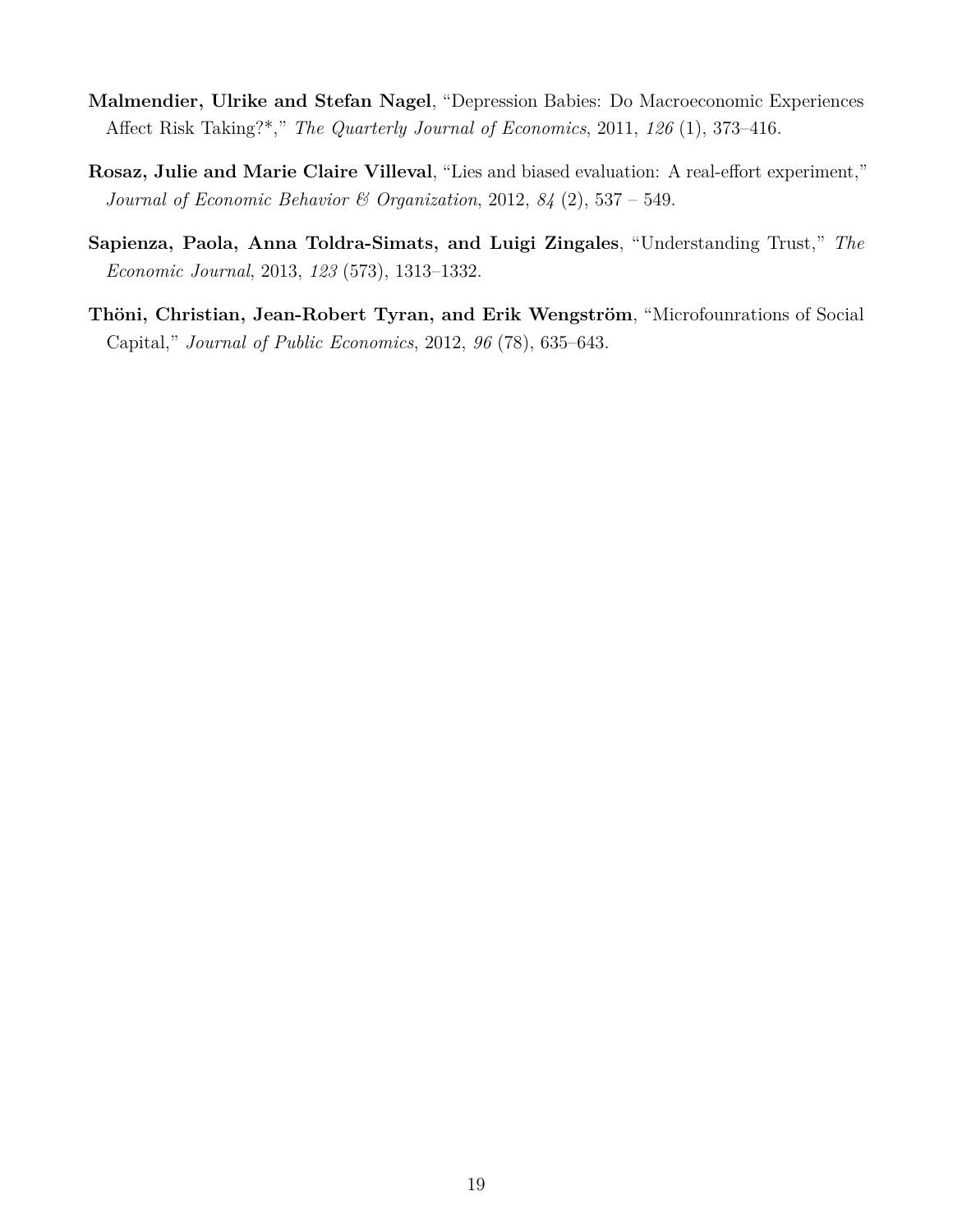|                  | (1)          | (2)           | (3)           | (4)           | (5)           | (6)           | (7)           | (8)           |
|------------------|--------------|---------------|---------------|---------------|---------------|---------------|---------------|---------------|
| <b>VARIABLES</b> | if sent $50$ | if sent $100$ | if sent $150$ | if sent $200$ | if sent $250$ | if sent $300$ | if sent $350$ | if sent $400$ |
| Panel $2(A)$     |              |               |               |               |               |               |               |               |
| trustworthiness  | $-0.08$      | $-0.00$       | 0.07          | 0.13          | 0.26          | $0.43*$       | $0.45*$       | $0.48*$       |
|                  | (0.12)       | (0.14)        | (0.18)        | (0.20)        | (0.23)        | (0.24)        | (0.25)        | (0.25)        |
| Observations     | 218          | 218           | 218           | 218           | 218           | 218           | 218           | 218           |
| Pseudo R-sq      | 0.00187      | $2.10e-06$    | 0.000518      | 0.00155       | 0.00477       | 0.0112        | 0.0121        | 0.0132        |
| Panel $2(B)$     |              |               |               |               |               |               |               |               |
| trustworthiness  | $-0.11$      | $-0.10$       | $-0.16$       | $-0.17$       | $-0.03$       | 0.06          | 0.05          | 0.04          |
|                  | (0.12)       | (0.15)        | (0.19)        | (0.23)        | (0.25)        | (0.27)        | (0.28)        | (0.29)        |
| <b>ERoT</b>      | 0.06         | $0.10*$       | $0.21***$     | $0.26***$     | $0.24***$     | $0.28***$     | $0.28***$     | $0.27***$     |
|                  | (0.05)       | (0.05)        | (0.07)        | (0.08)        | (0.09)        | (0.10)        | (0.09)        | (0.09)        |
| Observations     | 218          | 218           | 218           | 218           | 218           | 218           | 218           | 218           |
| Pseudo R-sq      | 0.00746      | 0.0110        | 0.0309        | 0.0353        | 0.0325        | 0.0406        | 0.0445        | 0.0433        |
| Panel $2( C)$    |              |               |               |               |               |               |               |               |
| <b>ERoT</b>      | 0.04         | 0.08          | $0.17***$     | $0.20***$     | $0.22***$     | $0.26***$     | $0.26***$     | $0.24***$     |
|                  | (0.04)       | (0.05)        | (0.06)        | (0.07)        | (0.07)        | (0.08)        | (0.08)        | (0.07)        |
| risk             | $0.08***$    | $0.08***$     | $0.07***$     | $0.07***$     | $0.07***$     | $0.07***$     | $0.07***$     | $0.07***$     |
|                  | (0.01)       | (0.01)        | (0.01)        | (0.01)        | (0.01)        | (0.01)        | (0.01)        | (0.01)        |
| Observations     | 218          | 218           | 218           | 218           | 218           | 218           | 218           | 218           |
| Pseudo R-sq      | 0.0938       | 0.0996        | 0.117         | 0.119         | 0.120         | 0.128         | 0.130         | 0.126         |

<span id="page-21-0"></span>Table 2: Marginal Effects from Probit Regression of WVS trust on trust, trustworthiness and ERoT

<sup>†</sup> Note: Numbers in the parentheses represent the Standard errors. \*\*\* p<0.01, \*\* p<0.05, \* p<0.1. The dependent variable is WVS-trust. The dependent variable in col (1) is trust while that in col (2) - (9) is trustworthiness measured in terms of Return Ratio for eachpossible amount sent by the sender.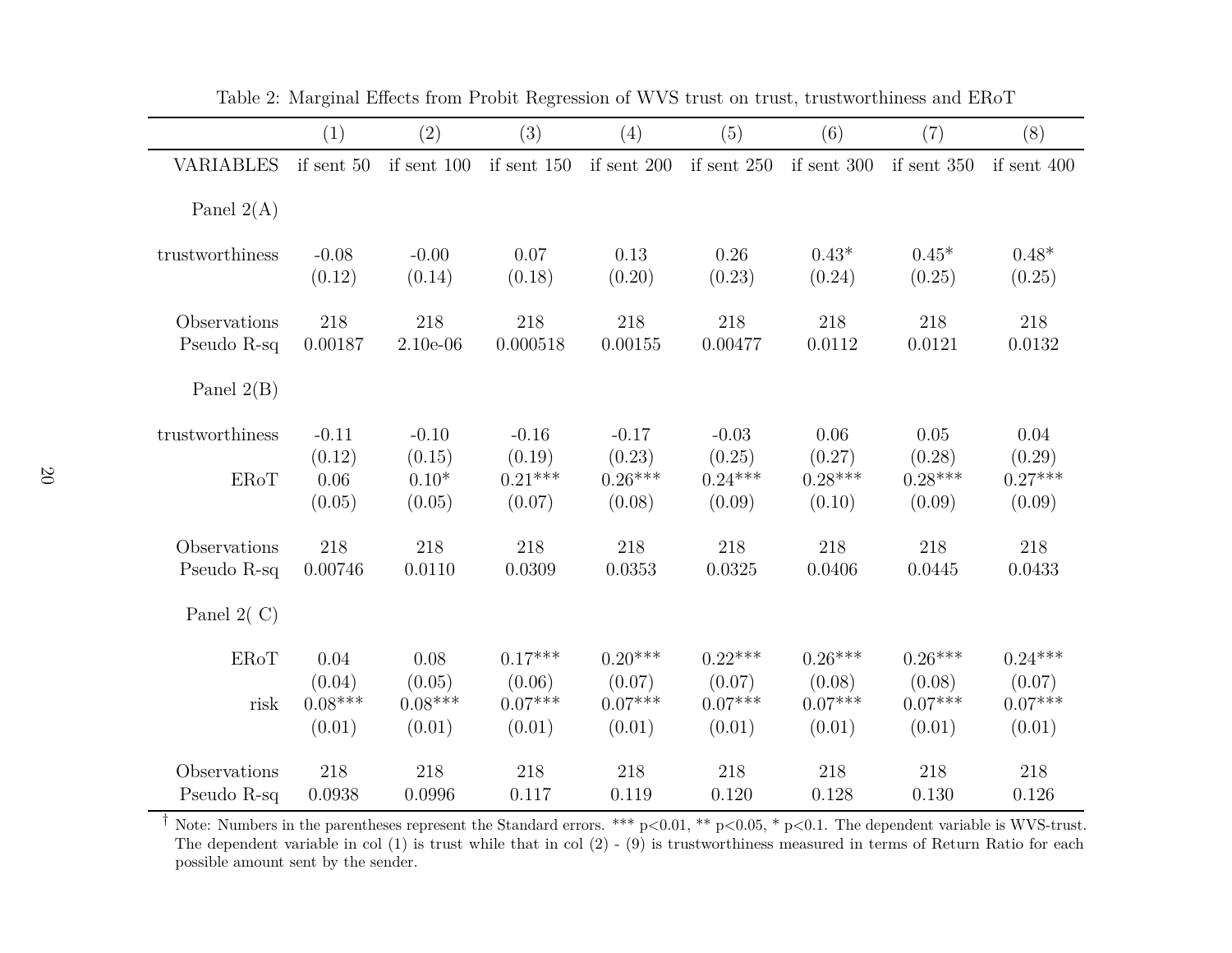|              | (1)          | (2)           | (3)           | (4)           | (5)           | (6)         | (7)           | (8)           |
|--------------|--------------|---------------|---------------|---------------|---------------|-------------|---------------|---------------|
| Panel $(A)$  | if sent $50$ | if sent $100$ | if sent $150$ | if sent $200$ | if sent $250$ | if sent 300 | if sent $350$ | if sent $400$ |
|              |              |               |               |               |               |             |               |               |
| <b>ERoT</b>  | 0.05         | 0.09          | $0.21**$      | $0.24**$      | $0.20*$       | $0.29***$   | $0.33***$     | $0.34***$     |
|              | (0.06)       | (0.06)        | (0.08)        | (0.10)        | (0.11)        | (0.11)      | (0.11)        | (0.11)        |
| risk         | $0.08***$    | $0.08***$     | $0.08***$     | $0.07***$     | $0.08***$     | $0.07***$   | $0.08***$     | $0.07***$     |
|              | (0.02)       | (0.02)        | (0.02)        | (0.02)        | (0.02)        | (0.02)      | (0.02)        | (0.02)        |
| Observations | 127          | 127           | 127           | 127           | 127           | 127         | 127           | 127           |
| Pseudo R-sq  | 0.0868       | 0.0930        | 0.119         | 0.117         | $0.102\,$     | 0.122       | 0.137         | 0.137         |
| Panel (B)    |              |               |               |               |               |             |               |               |
| <b>ERoT</b>  | 0.06         | 0.11          | $0.24**$      | $0.25**$      | $0.27**$      | $0.49***$   | $0.57***$     | $0.68***$     |
|              | (0.07)       | (0.08)        | (0.10)        | (0.11)        | (0.13)        | (0.15)      | (0.15)        | (0.12)        |
| risk         | $0.08***$    | $0.07***$     | $0.07***$     | $0.07***$     | $0.07***$     | $0.07***$   | $0.07***$     | $0.07***$     |
|              | (0.02)       | (0.02)        | (0.02)        | (0.02)        | (0.02)        | (0.02)      | (0.02)        | (0.02)        |
| Observations | 81           | 81            | 81            | 81            | 81            | 81          | 81            | 81            |
| Pseudo R-sq  | 0.094        | 0.104         | 0.134         | 0.128         | 0.125         | 0.165       | 0.184         | 0.242         |
|              |              |               |               |               |               |             |               |               |
| Panel $(C)$  |              |               |               |               |               |             |               |               |
| <b>ERoT</b>  | $0.06\,$     | 0.12          | $0.31**$      | $0.29\,$      | 0.33          | $0.88***$   | $0.65***$     | $0.69***$     |
|              | (0.10)       | (0.11)        | (0.15)        | (0.19)        | (0.22)        | (0.28)      | (0.23)        | (0.16)        |
| risk         | $0.08**$     | $0.08**$      | $0.08***$     | $0.07**$      | $0.06**$      | $0.05**$    | $0.06**$      | $0.06**$      |
|              | (0.03)       | (0.03)        | (0.03)        | (0.03)        | (0.03)        | (0.03)      | (0.03)        | (0.03)        |
| Observations | 45           | 45            | 45            | 45            | 45            | 45          | 45            | 45            |
| Pseudo R-sq  | 0.0713       | 0.0848        | 0.125         | 0.102         | 0.105         | 0.216       | 0.187         | 0.265         |
| Panel $(D)$  |              |               |               |               |               |             |               |               |
| ERoT         | $-0.01$      | 0.02          | 0.14          | $0.22\,$      | 0.01          | $0.03\,$    | 0.10          | $-0.14$       |
|              | (0.11)       | (0.10)        | (0.16)        | (0.21)        | (0.19)        | (0.17)      | (0.15)        | (0.17)        |
| risk         | $0.09***$    | $0.09***$     | $0.09***$     | $0.09***$     | $0.09***$     | $0.09***$   | $0.09***$     | $0.09***$     |
|              | (0.03)       | (0.03)        | (0.03)        | (0.03)        | (0.03)        | (0.03)      | (0.03)        | (0.03)        |
| Observations | 46           | 46            | 46            | 46            | 46            | 46          | 46            | 46            |
| Pseudo R-sq  | 0.110        | 0.111         | 0.123         | 0.128         | 0.110         | 0.111       | 0.119         | 0.122         |

<span id="page-22-0"></span>Table 3: Marginal Effects from Probit Regression of WVS trust on ERoT and Risk

<sup>†</sup> Note: Numbers in the parentheses represent the Standard errors. \*\*\* p<0.01, \*\* p<0.05, \* p<0.1. The dependent variable is WVS-trust. The independent variables are Expected Return on Trust (ERoT) and risk preference. Panel A includes Citizens(C), Participant As(P-A) and baseline subjects (BS), Panel B includes P-A and BS, Panel C includes P-A only and Panel D includes C only. The number of observations differs in the panels due to inclusion of different set of subjects in each panel.

# **Appendix 1**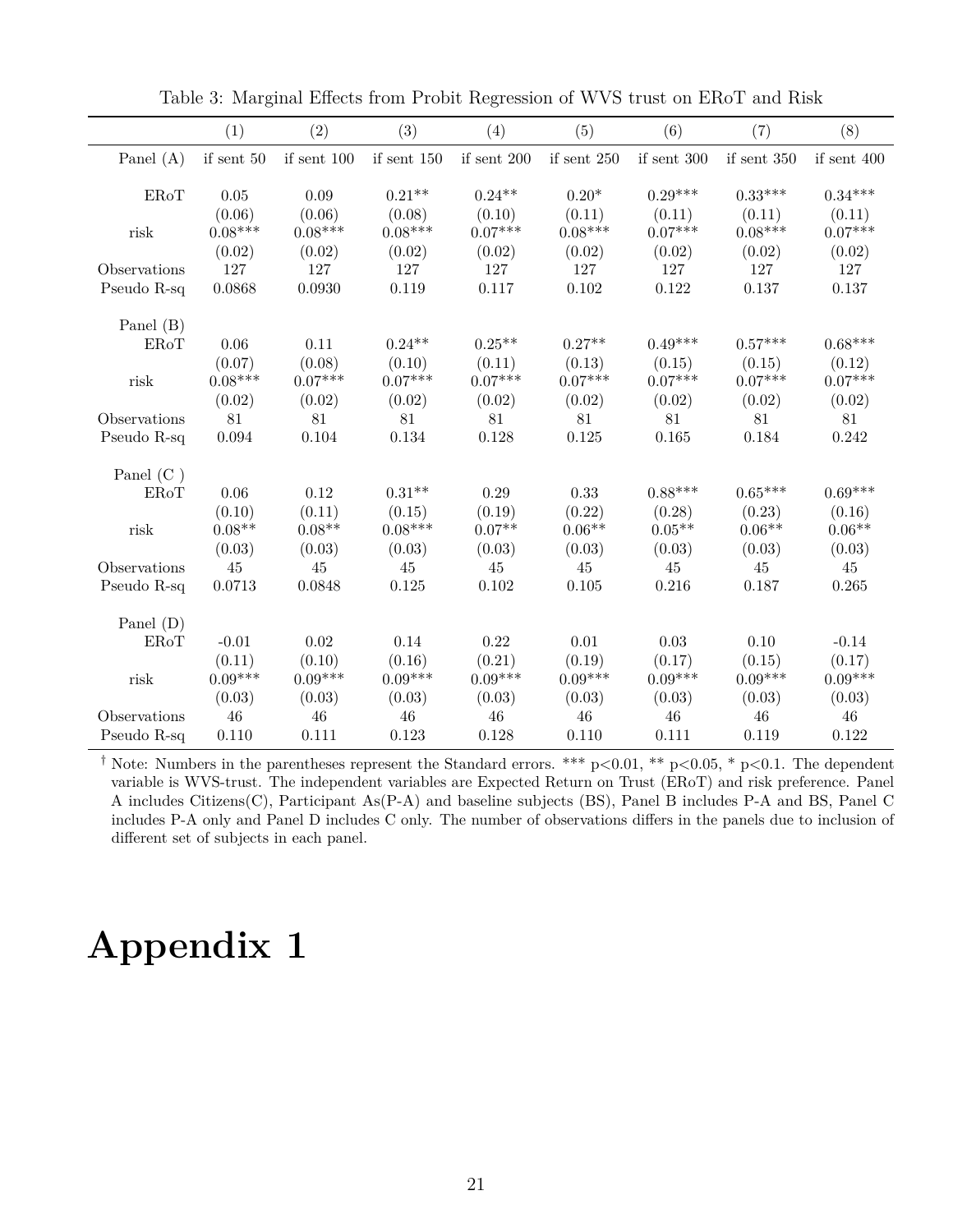<span id="page-23-1"></span><span id="page-23-0"></span>

| Table A1: Summary Statistics           |                                                                                                                                    |           |                      |                 |                   |  |  |
|----------------------------------------|------------------------------------------------------------------------------------------------------------------------------------|-----------|----------------------|-----------------|-------------------|--|--|
| <b>BG/UG</b> Variables                 | Description                                                                                                                        |           | Mean                 |                 | Std. Dev          |  |  |
| <b>BG</b><br>amount<br>Observations    | $=1$ if Treatment is BG<br>bribe/ultim demanded from $C/P-A$                                                                       |           | 0.51<br>232.97<br>91 | 0.50<br>109.60  |                   |  |  |
| Trust and Demographic Variables        |                                                                                                                                    |           | Full Sample          |                 | $C+P-A+B$ aseline |  |  |
|                                        |                                                                                                                                    | Mean      | Std. Dev.            | Mean            | Std. Dev.         |  |  |
| trust                                  | Amount sent as a sender in Trust Game                                                                                              | 245.41    | 122.29               | 232.97          | 127.20            |  |  |
| trustworthiness                        | Return Ratio, averaged over all trust<br>categories.                                                                               | 0.39      | 0.14                 | 0.39            | 0.14              |  |  |
| EROT                                   | Expected Return on Trust                                                                                                           | $-0.02$   | 0.41                 | $-0.02$         | $0.35\,$          |  |  |
| female                                 | $=1$ if subject is Female                                                                                                          | 0.26      | 0.44                 | 0.25            | 0.44              |  |  |
| age                                    | Age                                                                                                                                | 24.37     | 1.81                 | 24.35           | 1.86              |  |  |
| score                                  | CAT/GMAT score in percentile                                                                                                       | 100.32    | 55.98                | 95.06           | 3.51              |  |  |
| family_income                          | Family Income <sup><math>a</math></sup>                                                                                            | 3.56      | 0.78                 | $3.57\,$        | 0.79              |  |  |
| altruism                               | Suppose you win a lottery of Rs.1000. How<br>much of it will you be willing to share with a<br>charity of your choice?             | 294.27    | 142.32               | 283.52          | 141.43            |  |  |
| risk                                   | How do you see yourself: are you generally a<br>person who is fully prepared to take risks or<br>do you try to avoid taking risks? | 5.76      | 2.00                 | 5.90            | 1.86              |  |  |
| Cronbach's alpha for Return Ratio $^b$ |                                                                                                                                    |           | 0.86                 |                 | 0.86              |  |  |
| Cronbach's alpha for $ERoT^b$          |                                                                                                                                    |           | 0.92                 |                 | 0.90              |  |  |
| Observations                           |                                                                                                                                    |           | 218                  |                 | 91                |  |  |
|                                        | Demographic Balance across Treatments                                                                                              |           |                      |                 |                   |  |  |
|                                        | Variables                                                                                                                          | <b>BG</b> | <b>UG</b>            | <b>Baseline</b> |                   |  |  |
|                                        | female                                                                                                                             | 0.28      | 0.25                 | 0.25            |                   |  |  |
|                                        | age                                                                                                                                | 24        | 24.5                 | 24.4            |                   |  |  |
|                                        | score                                                                                                                              | 101.2     | 95.1                 | 111.4           |                   |  |  |
|                                        | family_income                                                                                                                      | 3.7       | 3.4                  | 3.7             |                   |  |  |

 $a_{\text{Categorical}}$  variable where category 1:  $\langle$ Rs. 20,000, 2: between Rs. 20,001 and Rs. 50,000, 3: between Rs. 50,001 and Rs. 1,00,000 and 4:  $>$ Rs. 1,00,001. *b* A measure of internal consistency, i.e. how closely related the set of items are as <sup>a</sup> group.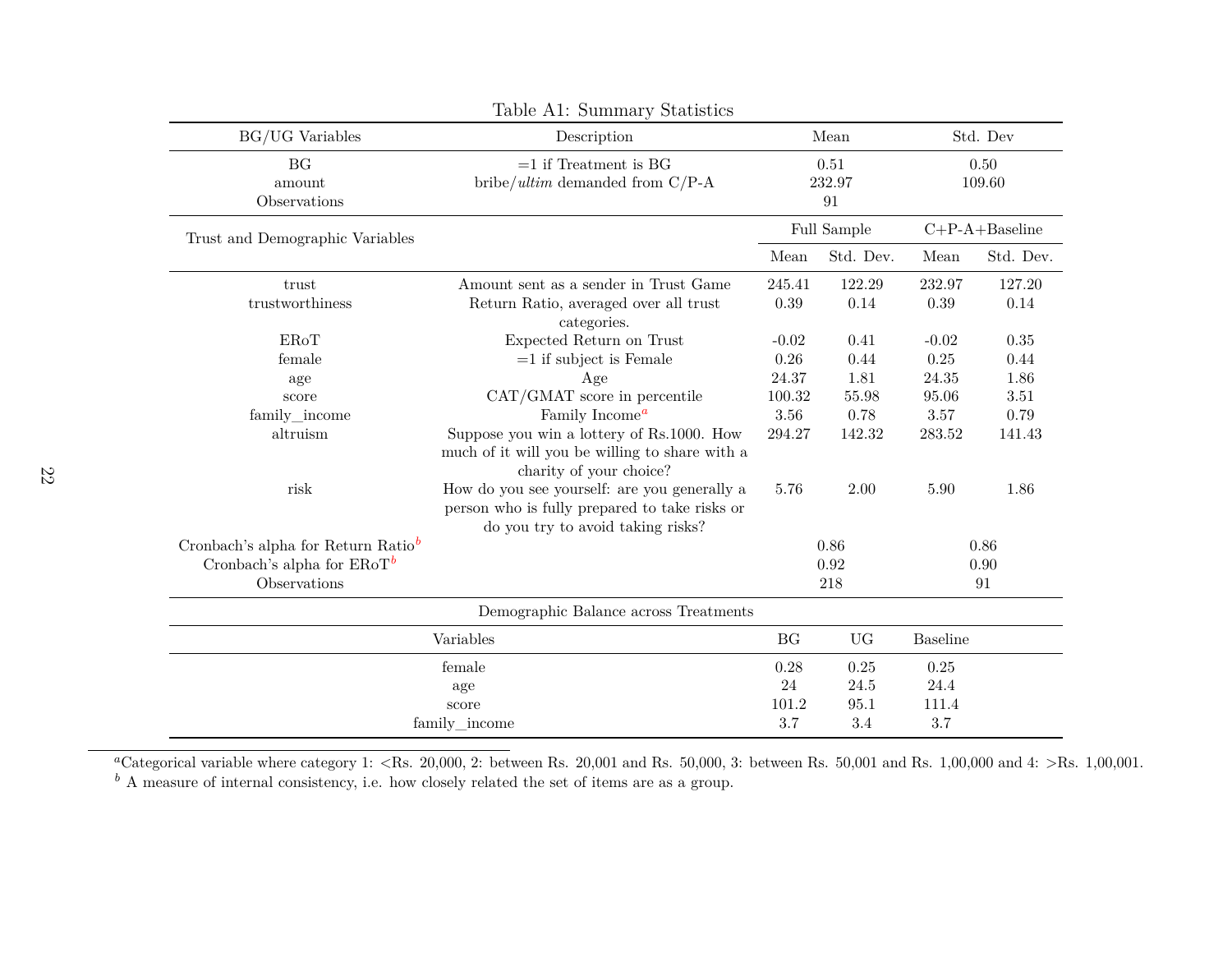## Table A2: Alternative measures of trust and the mutual correlations

| Variable                                                                                                  | Description/Question                                                                                                                        | Values                                               | Percentage/Mean |
|-----------------------------------------------------------------------------------------------------------|---------------------------------------------------------------------------------------------------------------------------------------------|------------------------------------------------------|-----------------|
|                                                                                                           | Generally speaking, would you say that                                                                                                      | Most people can be trusted                           | 68\%            |
| most people can be trusted or that you<br>trust wvs<br>need to be very careful in dealing with<br>people? | Need to be very careful                                                                                                                     | 32%                                                  |                 |
| advantage                                                                                                 | Do you think most people would try to<br>take advantage of you if they got the                                                              | Most of the time they<br>would try to be fair        | 63\%            |
|                                                                                                           | chance, or would they try to be fair?                                                                                                       | Most of the time they<br>would try to take advantage | 37\%            |
| wallet                                                                                                    | Suppose you left your wallet in the<br>Metro. On a scale of 1 to 10, how<br>much do you think are the chances<br>that you will get it back? | $1$ (almost no chance) to<br>$10$ (very high chance) | 3.04            |

(a) Definitions of different measures of trust used in the survey

(b) Raw Correlations among Survey Trust Questions. The numbers in the brackets represent*p*-values.

|           | trust wys advantage |        | wallet |
|-----------|---------------------|--------|--------|
| trust_wvs |                     |        |        |
|           |                     |        |        |
| advantage | 0.21                |        |        |
|           | (0.002)             |        |        |
| wallet    | 0.10                | 0.10   |        |
|           | (0.13)              | (0.14) |        |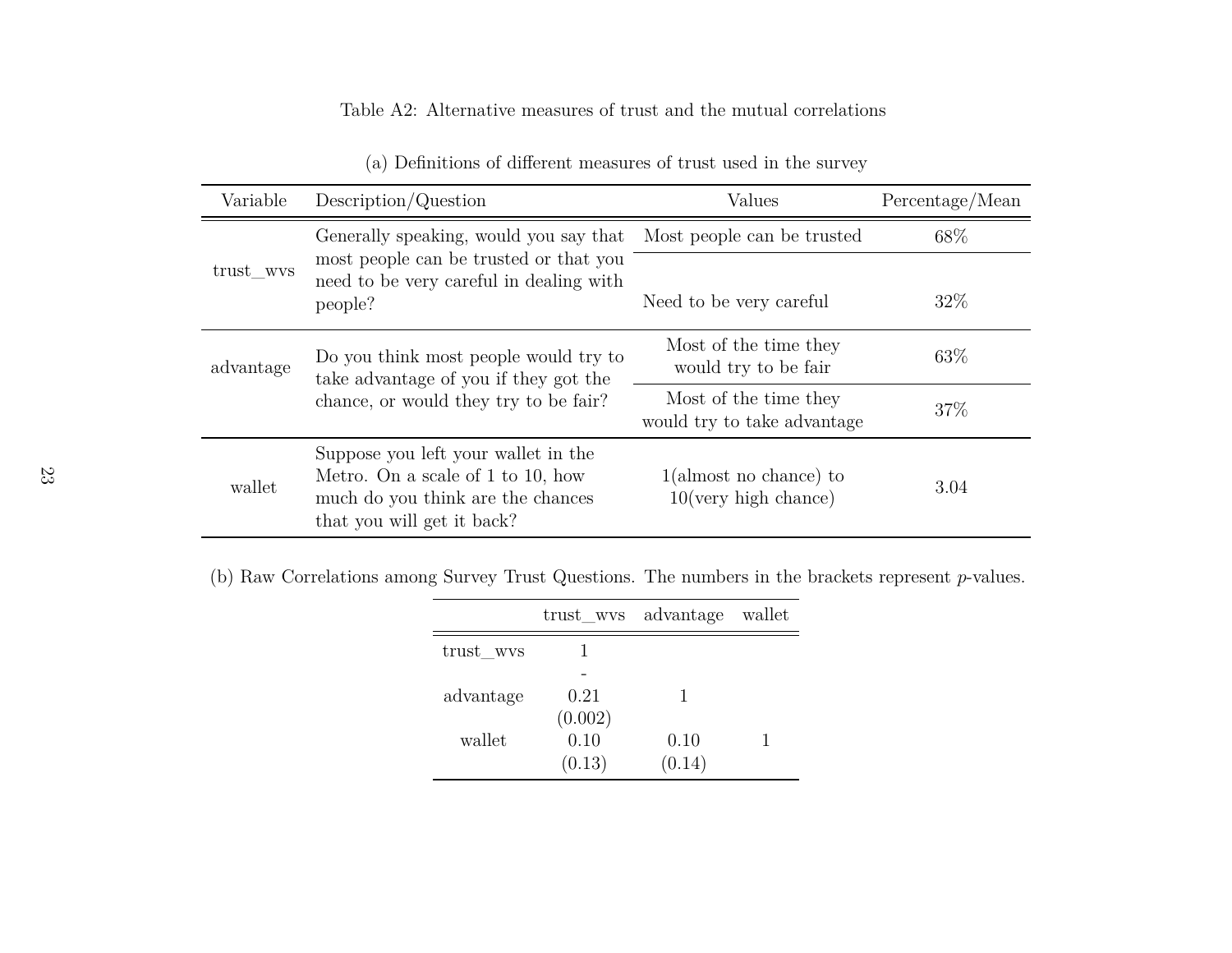|           | (1)        | (2)           | (3)           | (4)           | (5)           | (6)           | (7)           | (8)         |
|-----------|------------|---------------|---------------|---------------|---------------|---------------|---------------|-------------|
| Variables | if sent 50 | if sent $100$ | if sent $150$ | if sent $200$ | if sent $250$ | if sent $300$ | if sent $350$ | if sent 400 |
|           |            |               |               |               |               |               |               |             |
| <b>UG</b> | $0.30**$   | $0.34***$     | $0.21**$      | 0.11          | 0.05          | 0.09          | 0.02          | 0.03        |
|           | (0.14)     | (0.13)        | (0.09)        | (0.08)        | (0.08)        | (0.08)        | (0.08)        | (0.08)      |
| Base      | $0.32**$   | $0.44***$     | $0.40***$     | $0.27***$     | $0.17**$      | 0.13          | 0.02          | $-0.02$     |
|           | (0.14)     | (0.13)        | (0.10)        | (0.08)        | (0.08)        | (0.08)        | (0.08)        | (0.08)      |
| female    | $-0.21$    | $-0.03$       | 0.03          | 0.05          | 0.09          | 0.06          | 0.04          | $-0.03$     |
|           | (0.14)     | (0.13)        | (0.09)        | (0.08)        | (0.08)        | (0.08)        | (0.08)        | (0.08)      |
| age       | 0.01       | 0.02          | 0.02          | $0.03*$       | 0.02          | 0.02          | 0.01          | $-0.01$     |
|           | (0.03)     | (0.03)        | (0.02)        | (0.02)        | (0.02)        | (0.02)        | (0.02)        | (0.02)      |
| income    | $-0.03$    | $-0.01$       | $-0.02$       | $-0.00$       | $-0.01$       | $-0.03$       | $-0.02$       | $-0.03$     |
|           | (0.08)     | (0.07)        | (0.05)        | (0.05)        | (0.05)        | (0.04)        | (0.05)        | (0.05)      |
| score     | $-0.00$    | $-0.00$       | $-0.00**$     | $-0.00***$    | $-0.00*$      | $-0.00$       | $-0.00$       | $-0.00$     |
|           | (0.00)     | (0.00)        | (0.00)        | (0.00)        | (0.00)        | (0.00)        | (0.00)        | (0.00)      |
| Constant  | $-0.51$    | $-0.81$       | $-0.55$       | $-0.68$       | $-0.42$       | $-0.05$       | 0.14          | 0.65        |
|           | (0.95)     | (0.87)        | (0.64)        | (0.56)        | (0.54)        | (0.53)        | (0.56)        | (0.54)      |
|           |            |               |               |               |               |               |               |             |
| Obs       | 127        | 127           | 127           | 127           | 127           | 127           | 127           | 127         |
| R-squared | 0.089      | 0.116         | 0.162         | 0.148         | 0.080         | 0.056         | 0.014         | 0.016       |

Table 3: (a) Variation of Expected Return on Trust on different treatments

<sup>†</sup> Note: Numbers in the parentheses represent the Standard errors. \*\*\* p<0.01, \*\* p<0.05, \* p<0.1. The independent variables are Expected Return on Trust (ERoT) for each hypothetical amount sent. The difference in ERoT across treatments is obtained from the two treatment dummies: UG - dummy variable for the UG treatment and Base - dummy variable for the baseline treatment.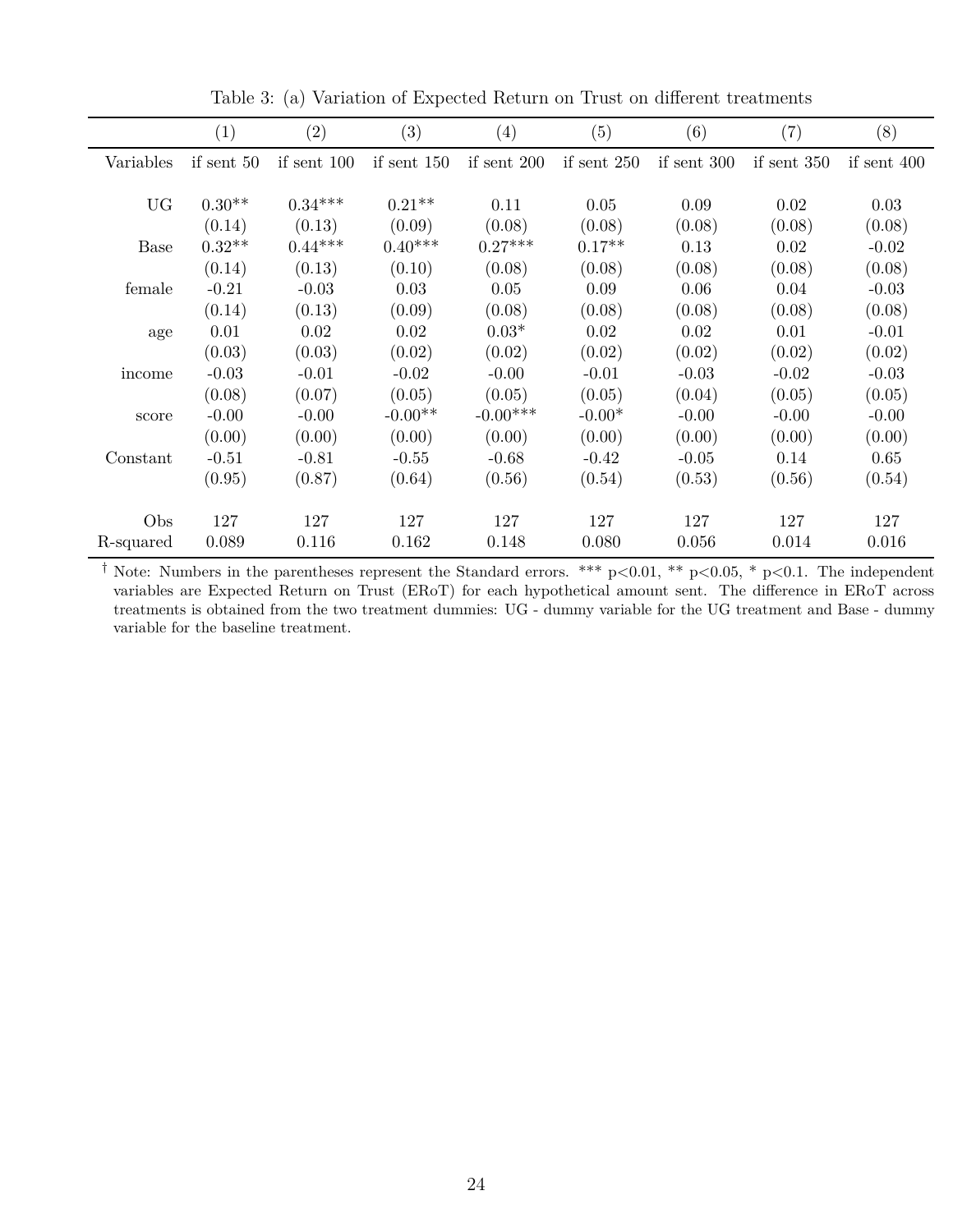|              | (1)         | (2)         |  |
|--------------|-------------|-------------|--|
| Variables    | <b>EROT</b> | <b>EROT</b> |  |
|              |             |             |  |
| UG           | $0.15***$   | $0.14***$   |  |
|              | (0.04)      | (0.04)      |  |
| Base         | $0.19***$   | $0.21***$   |  |
|              | (0.04)      | (0.04)      |  |
| female       |             | $-0.00$     |  |
|              |             | (0.04)      |  |
| age          |             | $0.02*$     |  |
|              |             | (0.01)      |  |
| income       |             | $-0.02$     |  |
|              |             | (0.02)      |  |
| score        |             | $-0.00***$  |  |
|              |             | (0.00)      |  |
| Constant     | $-0.08$ *** | $-0.28$     |  |
|              | (0.03)      | (0.26)      |  |
|              |             |             |  |
| Observations | 1,016       | 1,016       |  |
| R-squared    | 0.028       | 0.050       |  |

Table A3: (b) Variation of Expected Return on Trust on different treatments from pooled data

† Note: Numbers in the parentheses represent the Standard errors. \*\*\*  $p < 0.01$ , \*\*  $p < 0.05$ , \*  $p < 0.1$ . The independent variable is Expected Return on Trust (ERoT) pooled together for all possible amount sent. The difference in pooled ERoT across treatments is obtained from the two treatment dummies: UG - dummy variable for the UG treatment and Base - dummy variable for the baseline treatment.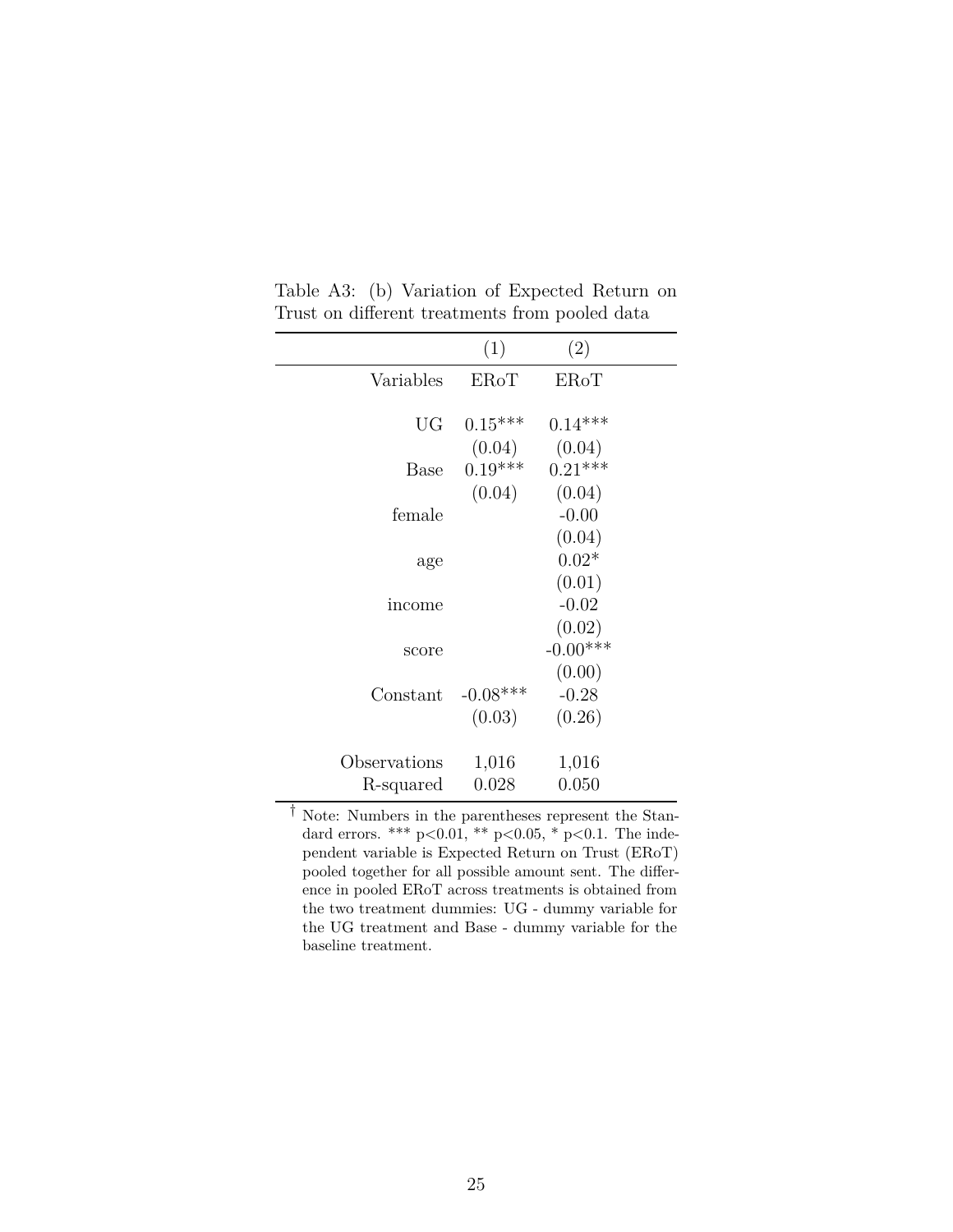|                                       | $\left( 1 \right)$ | $\left( 2\right)$ | (3)               | $\left( 4\right)$ | (5)               | (6)               | (7)            | (8)                |
|---------------------------------------|--------------------|-------------------|-------------------|-------------------|-------------------|-------------------|----------------|--------------------|
|                                       | if sent 50         | if sent 100       | if sent 150       | if sent $200$     | if sent $250$     | if sent 300       | if sent $350$  | if sent $400$      |
| BG                                    | $-0.06$<br>(0.09)  | $-0.05$<br>(0.09) | $-0.03$<br>(0.08) | $-0.03$<br>(0.08) | $-0.03$<br>(0.08) | $0.29*$<br>(0.17) | 0.15<br>(0.15) | $0.27**$<br>(0.13) |
| ERoT                                  | 0.02               | 0.10              | $0.28**$          | $0.31*$           | $0.37**$          | $1.08***$         | $0.72***$      | $0.81***$          |
|                                       | (0.08)             | (0.10)            | (0.14)            | (0.17)            | (0.18)            | (0.40)            | (0.28)         | (0.23)             |
| $BG \times ERoT$                      | 0.00               | $-0.04$           | $-0.09$           | $-0.04$           | $-0.36$           | $-1.04**$         | $-0.64**$      | $-0.88***$         |
|                                       | (0.13)             | (0.14)            | (0.21)            | (0.27)            | (0.26)            | (0.43)            | (0.32)         | (0.27)             |
| Observations                          | 91                 | 91                | 91                | 91                | 91                | 91                | 91             | 91                 |
| Pseudo R-sq                           | 0.00520            | 0.0134            | 0.0385            | 0.0379            | 0.0310            | 0.0849            | 0.0745         | 0.102              |
| Standard errors in parentheses        |                    |                   |                   |                   |                   |                   |                |                    |
| ** $p<0.01$ , ** $p<0.05$ , * $p<0.1$ |                    |                   |                   |                   |                   |                   |                |                    |

Table A4: Marginal Effects from Probit Regression of WVS trust on ERoT with treatment interaction terms

<sup>†</sup> Note: Numbers in the parentheses represent the Standard errors. \*\*\* p<0.01, \*\* p<0.05, \* p<0.1. The dependent variable is WVS-trust. The independent variables are Expected Return on Trust (ERoT).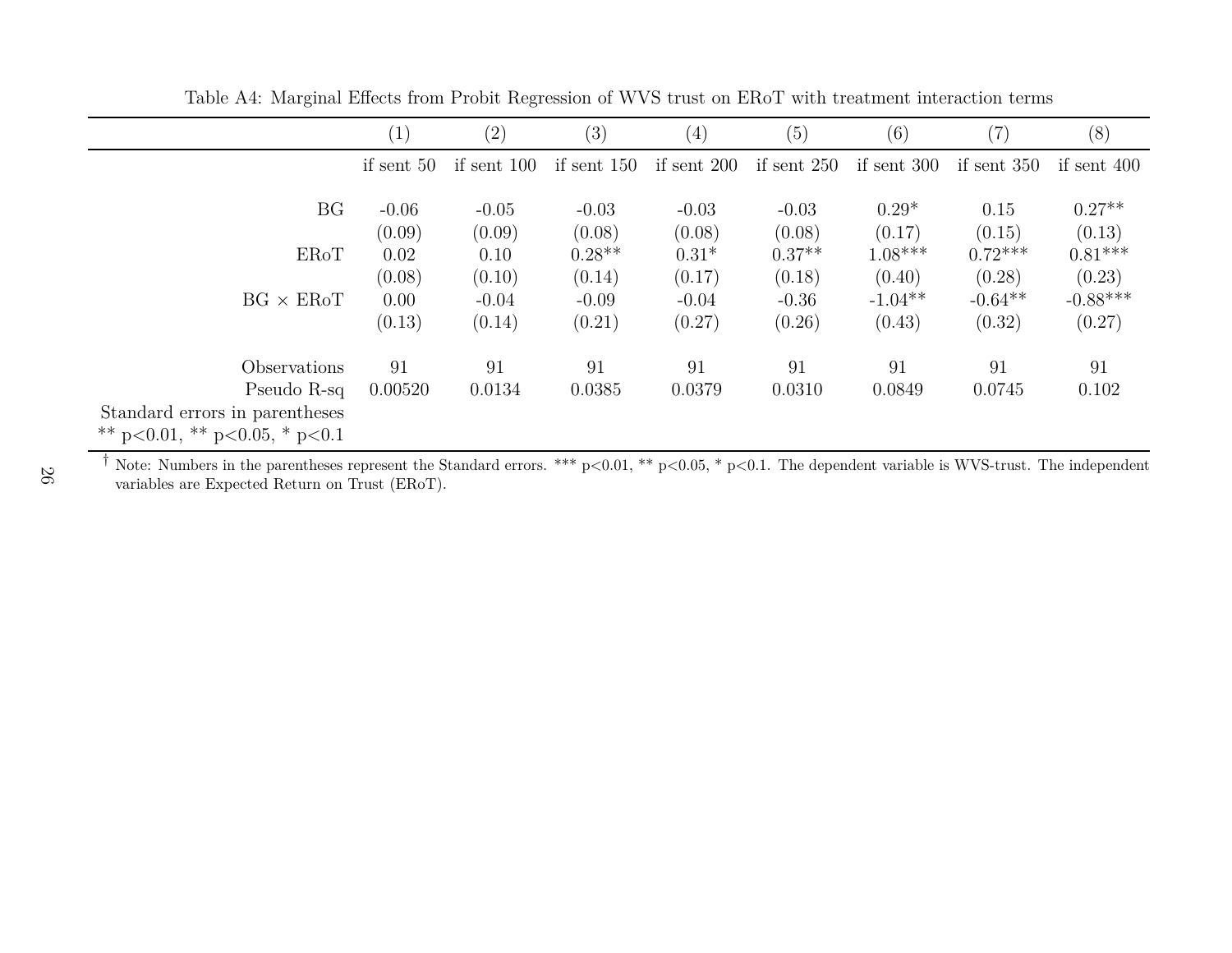# **Appendix 2**

# **1 Instructions for the Bribery and Ultimatum Game followed by Baseline Trust Game**

#### **Welcome.**

You are now taking part in an economic experiment. If you read the following instructions carefully, you can, depending on your decisions and the decisions of other participants, earn a considerable amount of money. It is prohibited to communicate with the other participants during the experiment. Should you have any questions please raise your hand and we will come to you. This is an anonymous experiment and you will not know either the identity or the choices that others know. We will give each one of you an identity number which will facilitate your payments.

#### **Overview**

The experiment consists of 2 parts and a survey. Please start by reading the instructions for the first part carefully. You will receive the instructions for the second part after the first part is finished. And so on.

#### **Earnings**

During the experiment you can earn money by receiving a fictitious currency called "mohar". All mohars that you earn in the experiment will be exchanged into Rupees at the end of the experiment, The exchange rate is: 1 mohar  $=$  Rs 0.50 (M denotes mohar henceforth). We will pay you 200 mohars for participating but you can earn additional money depending on the decisions you and the others make. The experiment consists of two parts but remember you will be randomly paid for only one of the two parts which will be determined by a toss. Since you donot know which one you will be paid for, make your decisions for both the parts carefully.

#### **1.1 Part 1 : Subject given either 1.1.1 or 1.1.2**

#### **1.1.1 Bribery Game**

You may be paired with another participant in this experiment. The matching of two participants will be randomly done. You will not be informed of the identity of the participant with whom you have been matched.

Each participant today will receive a base participation fee of 200 M. We have divided the total number of participants in this experiment session randomly into two equal groups: Citizens (C) and Public Officials (PO).

A Citizen performs a task in ten minutes. Her task is to count the number of occurrences of the letter "A" from a random sequence of letters. She has to perform this task for five different sequences of letters. If she is unable to complete the task in ten minutes then she leaves the game with her participation fee of 200 M and the Public Official gets 600 M. If she successfully does complete the task she is entitled to a payment of 400 M (in addition to participation fee of 200 M). However before the experimenter hands over the entitlement to the Citizen, she needs the approval of the Public Official who receives a salary of 400 M for his job of approval (in addition to participation fee of 200 M). A Public Official, however, can ask for a bribe before approving the entitlement for the corresponding Citizen. He may ask for a bribe of 100, 200, 300, 400 M. He may choose not to ask for a bribe as well i.e. ask for 0 bribe. The information for demand for bribe then is forwarded to the Citizen who can then decide whether to Accept or Reject the demand for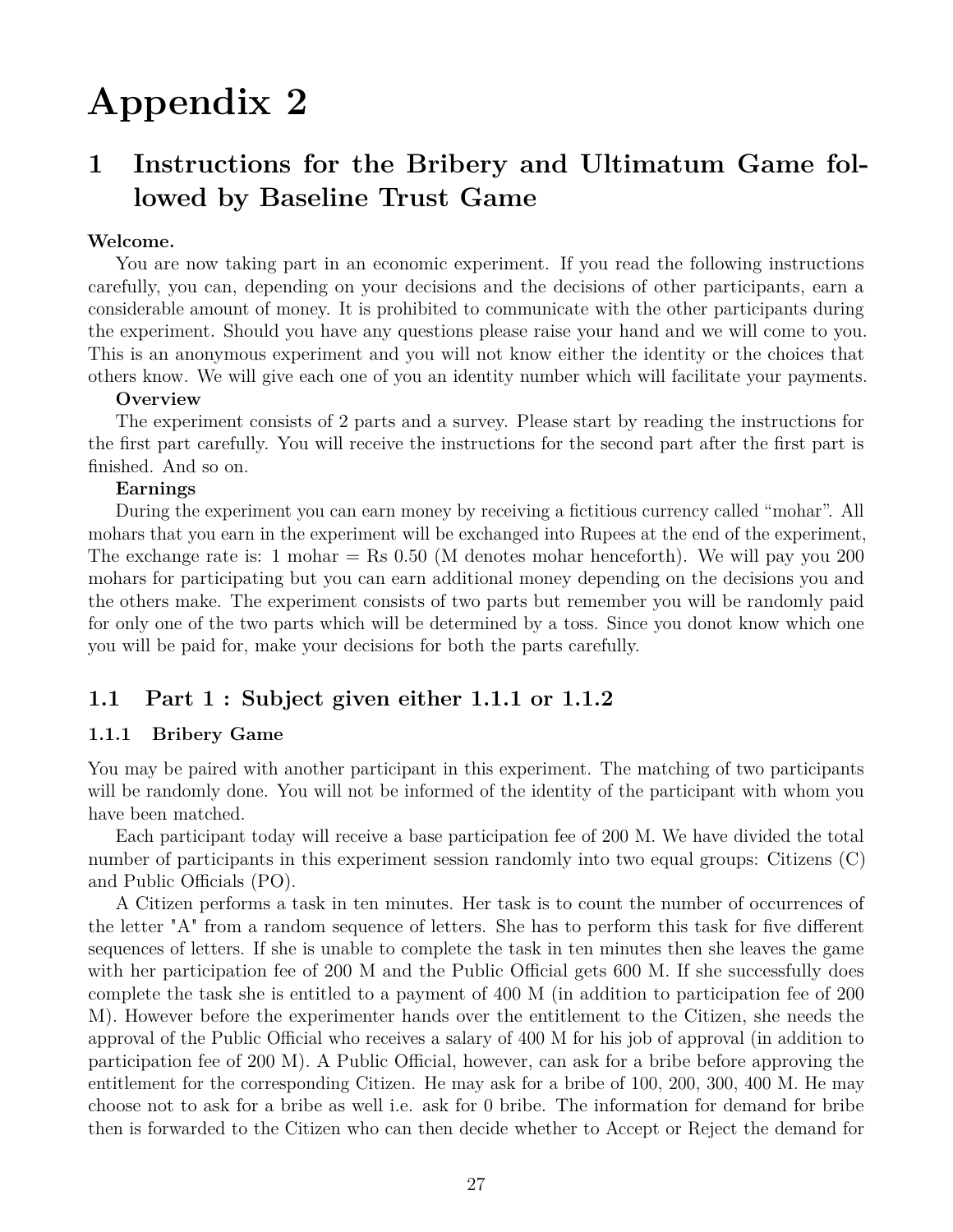bribe. The final earnings will depend on the final choices each one makes i.e. PO's choices about demand for bribe, C's choices about Acceptance or Rejection. Suppose PO demands a bribe *b*. If C accepts the demand then PO gets  $(600 + b)$ M and C gets  $(200 + b)$ M. If she rejects the earnings then C and PO get only 600M and 200M, respectively.

Take a look at the figure below to further clarify the rules of the game and the earnings.

Please go through the two examples given below.

Example. Citizen completes the task. She is entitled to a payment of 600 M . Public Official demands a bribe of 100 M for himself. Citizen accepts it. Public Official's earning is 200+400+100=700 M. Citizen's earning is 200+400-100=500 M.

Example. Citizen completes the task. She is entitled to a payment of 600 M . Public Official demands for a bribe of 400 M for himself. Citizen rejects it. Public Official's earning is  $600+0=600$ M. Citizen's earning is 200+0=200 M.

#### **Instruction for Citizens**

In this room all of you are Citizens. Note that you are matched anonymously with a participant sitting in the other room. He is your corresponding Public Official who is in charge of approving your entitlement if you do earn it.

In order to earn the entitlement of 400 M, you have to perform a simple task in 10 minutes following which you will earn the key to your entitlement. What you will see is five sequences of some random letters. Your task is to count the exact number of 'A's for each of the sequences. Only when you have correctly counted the number of As for a sequence will you be able to go to the next sequence. When you count successfully for all the sequence you will receive the key for your entitlement and you can use the key to make your choices subsequently.

In order to complete the task, click here to count the number of As for the five sequences of random letters.

1. Input your Identity number. Enter the correct the number of 'A's for each of the five sequences.

2. If you have completed counting the number of As, please write down the Key to your entitlement on a piece of paper and proceed. If you have not been able to complete the task in ten minutes then you can collect your participation fee and leave.

Right click here and open the link in a new tab to input your choices

3. Please indicate on the response sheet and on the website whether you accept or reject the demand for bribe for all possible bribe amount. We will match your response with the actual bribe amount demanded and determine your earnings.

4. We will now collect your responses and match them with the response of your corresponding Public Official.

5. You will now receive the response sheet, which mentions the bribe demanded, your acceptance/rejection decision and the final earning from this part.

#### **Instruction for Public Officials**

In this room all of you are Public Officials. You are responsible for the approving the entitlement for the Citizens. Before approving you can ask for a bribe from the Citizen. You may also choose not to ask for a bribe.

1. Now make your decision whether to ask for a bribe before you approve the entitlement for the Citizen and if yes how much to ask for. Click here to input your choice.

2. We now collect your decision and match them with Citizen's acceptance/rejection decision.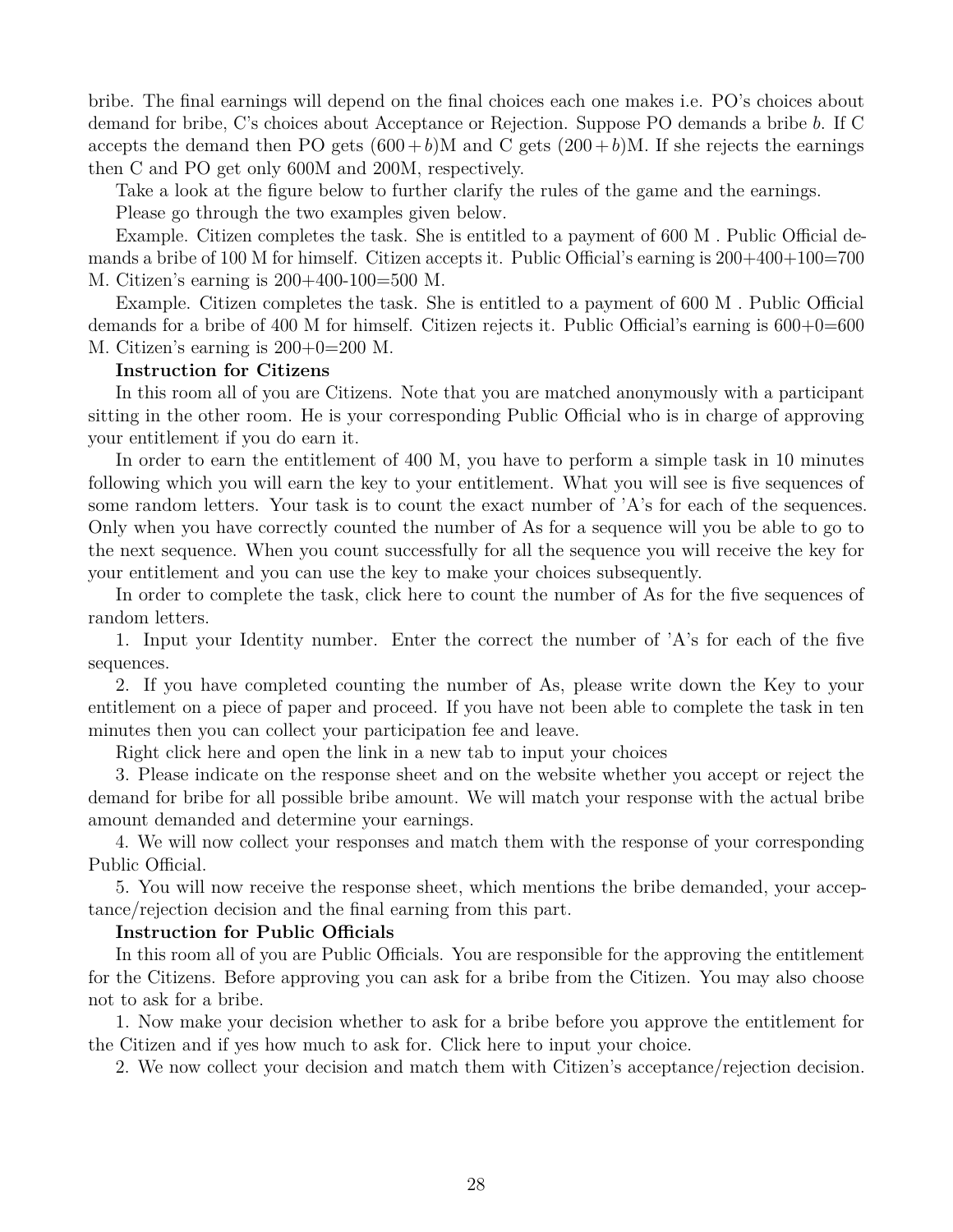#### **1.1.2 Ultimatum Game**

#### **Common for Participant A and Participant B**

You may be paired with another participant in this experiment. The matching of two participants will be randomly done. You will not be informed of the identity of the participant with whom you have been matched.

Each participant today will receive a base participation fee of 200 M. We have divided the total number of participants in this experiment session randomly into two equal groups: Participant A (P-A) and Participant B (P-B).

Participant A performs a task in ten minutes. Her task is to count the number of occurrences of the letter "A" from a random sequence of letters. She has to perform this task for five different sequences of letters. If she cannot perform the task in ten minutes then she leaves the game with her participation fee 200 M and P-B gets 600 M. If she successfully completes the task, then she is entitled to playing the next stage of the game i.e. she earns the right to play the second stage game. P-B's earning is 400M in addition to the participation fee of 200 M (i.e. 600 M) for her role, which is the following. In the second stage P-B decides to divide 400 M between himself and P-A. For example if P-B keeps x with himself then P-A gets  $400 - x$  M. The amount which P-B transfers can only be in multiple of 100s i.e. either 0, 100, 200, 300, 400 in which cases he gets 400, 300, 200, 100, 0, respectively, for himself. P-A can then decide whether or not to Accept or Reject the amount which is offered. If P-A accepts the offer then P-B gets  $(600 + x)$  M and P-A gets  $(200$ +x) M. If she rejects the earnings then P-A and P-B get only 600 M and 200 M respectively.

Take a look at the figure below to further clarify the rules of the game and the earnings.

Please go through the two examples given below.

Example. P-A completes the task and proceeds to the next round. P-B divides 400 M into 100 M for himself and 300 M for himself. P-A accepts it. P-B's earning is 200+400+100=700 M. P-A's earning is 200+400-100=500 M.

Example. P-A completes the task and proceeds to the next round. P-B divides 400 M into 400 M for himself and 0 for P-A. P-A rejects it. P-B's earning is 600+0=600 M. P-A's earning is  $200+0=200$  M.

#### **Instruction for Participant A**

In this room all of you are Participant As. Note that you are matched anonymously with a participant sitting in the other room, he is your corresponding Participant B whom you will play in second round.

In order to proceed to second round, you will have to perform a simple task in 10 minutes following which you will earn the key to the second round. What you will see is five sequences of some random letters. Your task is to count the exact number of 'A's for each of the sequences. Only when you have correctly counted the number of As for a sequence will you be able to go to the next sequence. When you count successfully for all the sequence you will receive the key and you can use the key to proceed.

1. Right click here and open the link in a new tab. Enter the correct the number of 'A's for each of the five sequences.

2. If you have completed counting the number of As, please write down the Key to your entitlement on a piece of paper and proceed. If you have not been able to complete the task in ten minutes then you can collect your participation fee and leave.

3. Please right click here and open a new tab and indicate on the response sheet whether you accept or reject the amount demanded for all possible transfer amount. We will match your response with the actual transfer amount and determine your earnings.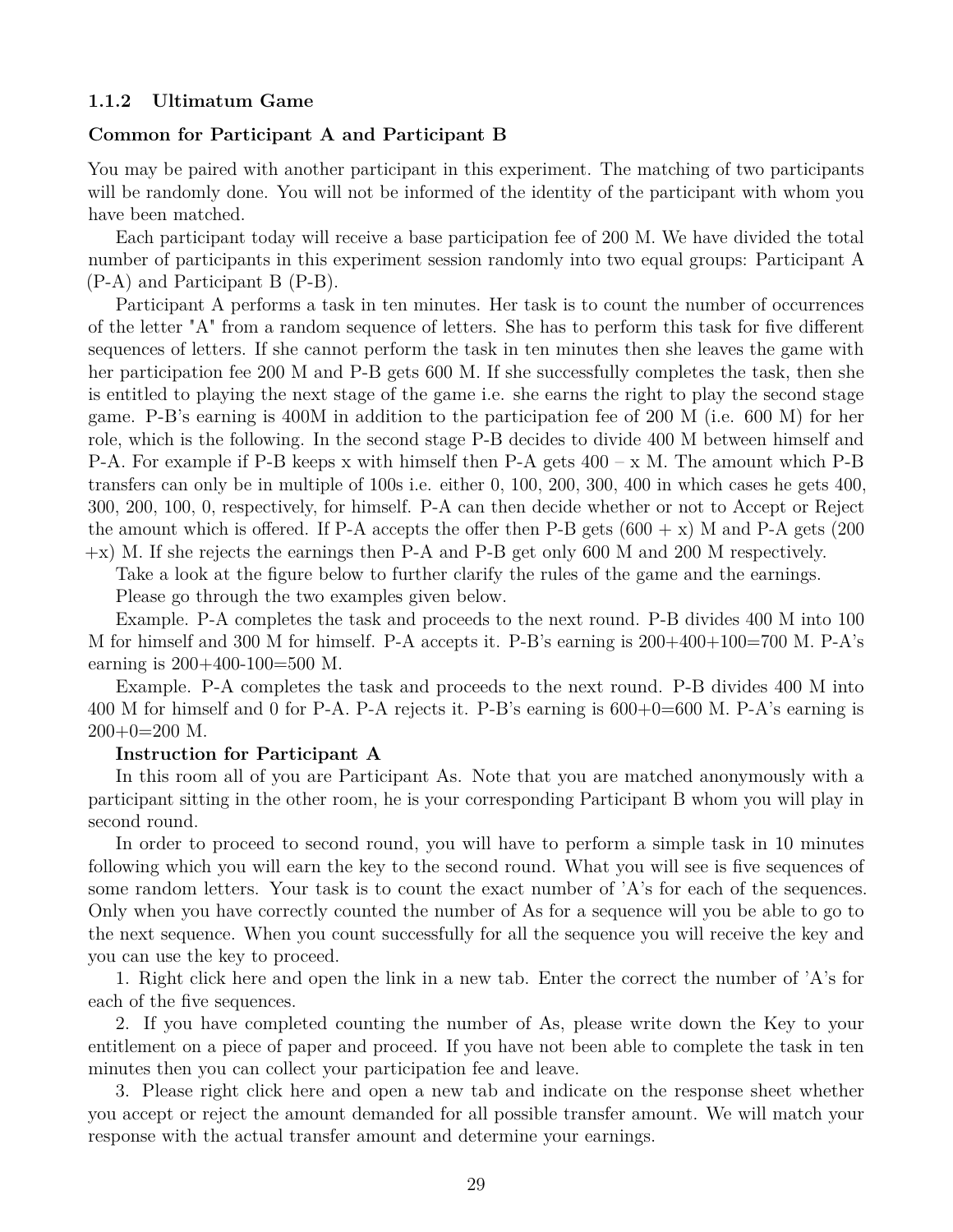4. We will now collect your responses and match them with the response of your corresponding P-B.

5. You will now receive the response sheet, which mentions the division proposed by P-B, your acceptance/rejection decision and the final earnings from this part.

#### **Instruction for Participant B**

In this room all of you are Participant B.

1. Now make your decision about how to divide 400 M between yourself and Participant A i.e. whether to share anything with him, if yes how much. Please right click here to open a new link and input your decision. Your sharing amount should be in multiples of 100.

2. We now collect your decision.

3. You are now being informed about whether your decision has been accepted and your and the P-A's earnings.

## **1.2 Part 2: Trust Game: Common for Citizen and Public Official in BG and Participant A and Participant B in UG**

In this part a participation fee of 200 M will be given to all participants.

You will now play the sending task. In this task, participants are divided into two groups: Senders and Receivers. Both the Senders and the Receivers are given 400 M. First Sender makes a decision. The Sender can choose to send 0, 100, 200, 300 or 400 M to the Receiver. Any amount sent will be tripled. The Sender keeps any amount of money not send to the Receiver.

The Receiver can send back any amount up to the total amount received (that is, the amount the Sender sent multiplied by 3).

Earnings The Sender's earnings in part 2 are  $:= 400$  M - any amount sent to the Receiver  $+$ any amount sent back to the Sender

The Receiver's earnings in part 2 are:  $=$  any amount received from the Sender multiplied by three − any amount sent back to the Sender.

You will be asked to make a decision both as a Sender and as a Receiver. One of your roles will be randomly picked. You will be matched with another randomly matched participant in the other role (note that your matched partner here will be different from the matched partner in Part 1). Your decision and the decision of the other player determine your earnings.

#### **Example**

You are in the role of a Sender. You have chosen to send 200 M to the Receiver. Hence, the Receiver could send back between 0 and 600 M ( $= 3 \times 200$  M). to you. The Receiver has chosen to send back 300 M to you.

• Your earnings in Part 2 are therefore:  $400 \text{ M}$  -  $200 \text{ M}$  (the amount you sent) + 300 M (the amount received back)  $= 500$  M.

• The earnings of the Receiver in Part 2 are therefore: 600 M (amount sent to the Receiver) -  $300$  M (amount sent back by the Receiver) = 300 M

You are in the role of a Receiver. The Sender has chosen to send 400 M to you. Hence, you could send back between 0 and 1200 M ( $= 3 \times 400$  M) to the Sender. You have chosen to send back 100 M to the Sender.

· Your earnings in part 2 are therefore: 1100 M= 1200 M (the amount you received) - 100 M (the amount you sent back).

 $\cdot$  The earnings of the Sender in part 2 are therefore : 100 M = 400 - 400 + 100 = 100 M Practice exercise.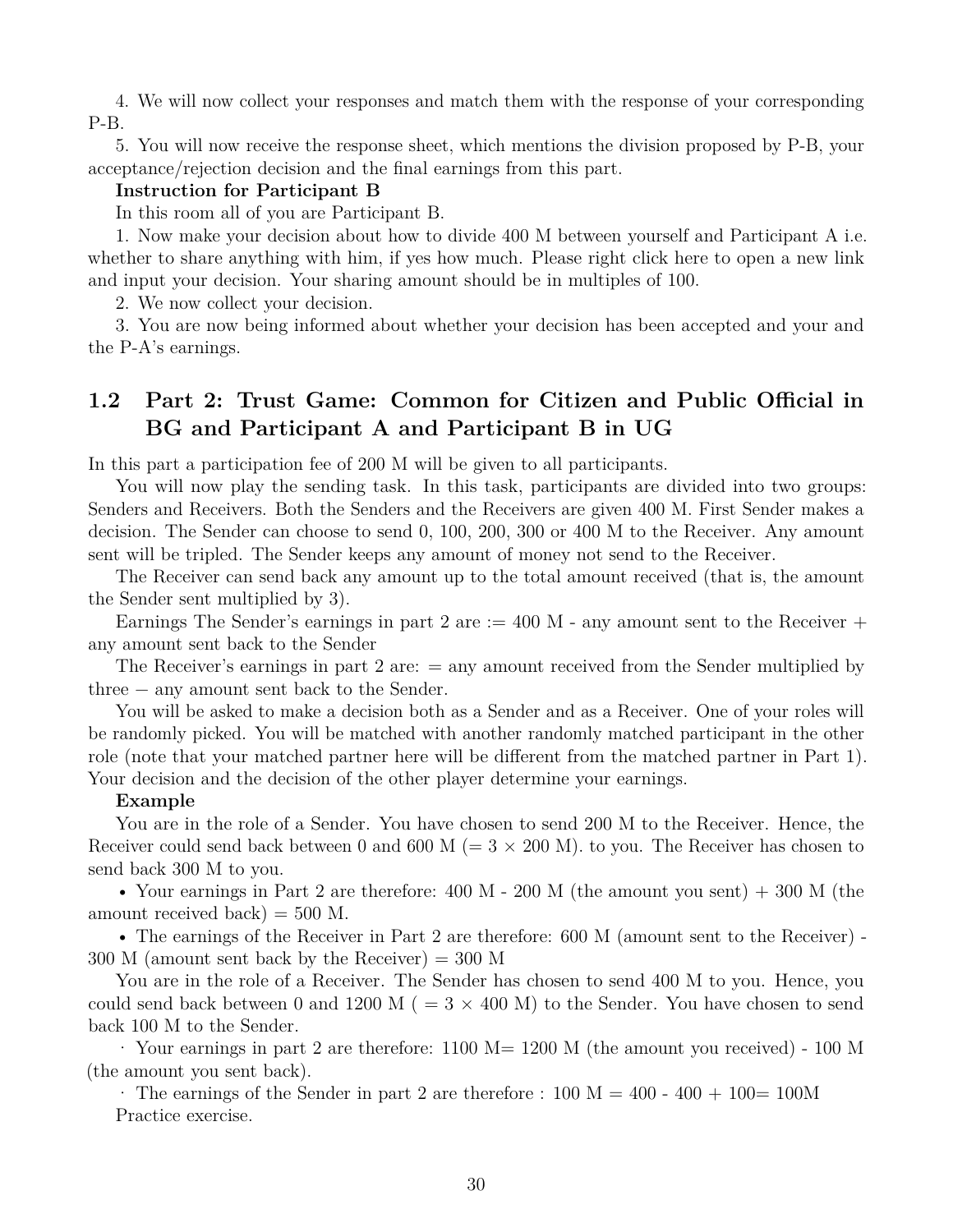· You are in the role of a Sender. You have chosen to send 100 M to the Receiver. The Receiver has chosen to send back 0 M to you.

Your earnings in part 4 are: The earnings of the Receiver in part 4 are:

· You are in the role of a Receiver. The Sender has chosen to send 300 M to you. You have chosen to send back 100 M to the Sender.

Your earnings in part 2 are:

The earnings of the Sender in part 2 are:

To make your decisions, right click here and open a new tab.

#### **Decision as Sender**

1. Mark how much you will like to send the receiver. (in multiples of 50 M)

2. How much you expect the receiver to return you back if you send him 100 M (i.e. Receiver receives 300 M). If your prediction matches the actual decision of the matched receiver then you will win a bonus of 100 M. While making your decision choose between 0,100, 200 or 300 only. (Please mention in multiples of 50 M)

3. How much you expect the receiver to return you back if you send him 200 M (i.e. Receiver receives 600 M). If your prediction matches the actual decision of the matched receiver then you will win a bonus of 100 M. While making your decision choose between 0,100, 200, 300, 400, 500 or 600 only. (Please mention in multiples of 50 M)

4. How much you expect the receiver to return you back if you send him 300 M (i.e. Receiver receives 900 M). If your prediction matches the actual decision of the matched receiver then you will win a bonus of 100 M. While making your decision choose between 0,100, 200, 300, 400, 500, 600, 700, 800 and 900 only. (Please mention in multiples of 50 M)

5. How much you expect the receiver to return you back if you send him 400 M (i.e. Receiver receives 1200 M). If your prediction matches the actual decision of the matched receiver then you will win a bonus of 100 M. While making your decision choose between 0,100, 200, 300, 400, 500, 600, 700, 800, 900 1000, 1100 or 1200 only. (Please mention in multiples of 50 M)

#### **Decision as Receiver**

1. Mark how much you will like to send back to the sender if you received 150 M ( i.e. the sender sent you 50 M). Choose between 0 and 150 but in multiples of 50 only

2. Mark how much you will like to send back to the sender if you received 300 M ( i.e. the sender sent you 100 M). Choose between 0 and 300 but in multiples of 50 only

3. Mark how much you will like to send back to the sender if you received 450 M ( i.e. the sender sent you 100 M). Choose between 0 and 450 but in multiples of 50 only

4. Mark how much you will like to send back to the sender if you received 600 M ( i.e. the sender sent you 200 M). Choose between 0 and 600 but in multiples of 50 only

5. Mark how much you will like to send back to the sender if you received 750 M ( i.e. the sender sent you 100 M). Choose between 0 and 300 but in multiples of 50 only

6. Mark how much you will like to send back to the sender if you received 900 M ( i.e. the sender sent you 300 M). Choose between 0 and 900 but in multiples of 50 only.

7. Mark how much you will like to send back to the sender if you received 1150 M ( i.e. the sender sent you 100 M). Choose between 0 and 300 but in multiples of 50 only

8. Mark how much you will like to send back to the sender if you received 1200 M ( i.e. the sender sent you 400 M). Choose between 0 and 1200 but in multiples of 50 only.

Now we will randomly determining your role and determine your earnings. Coin toss for Role determination. Heads := you will be paid for Part 1 and Tails:= you will be paid for Part 2. We will toss once more if you get Part 2 in the first toss in order to determine the roles.

We have come to the end of the experiment. Please fill out the exit survey.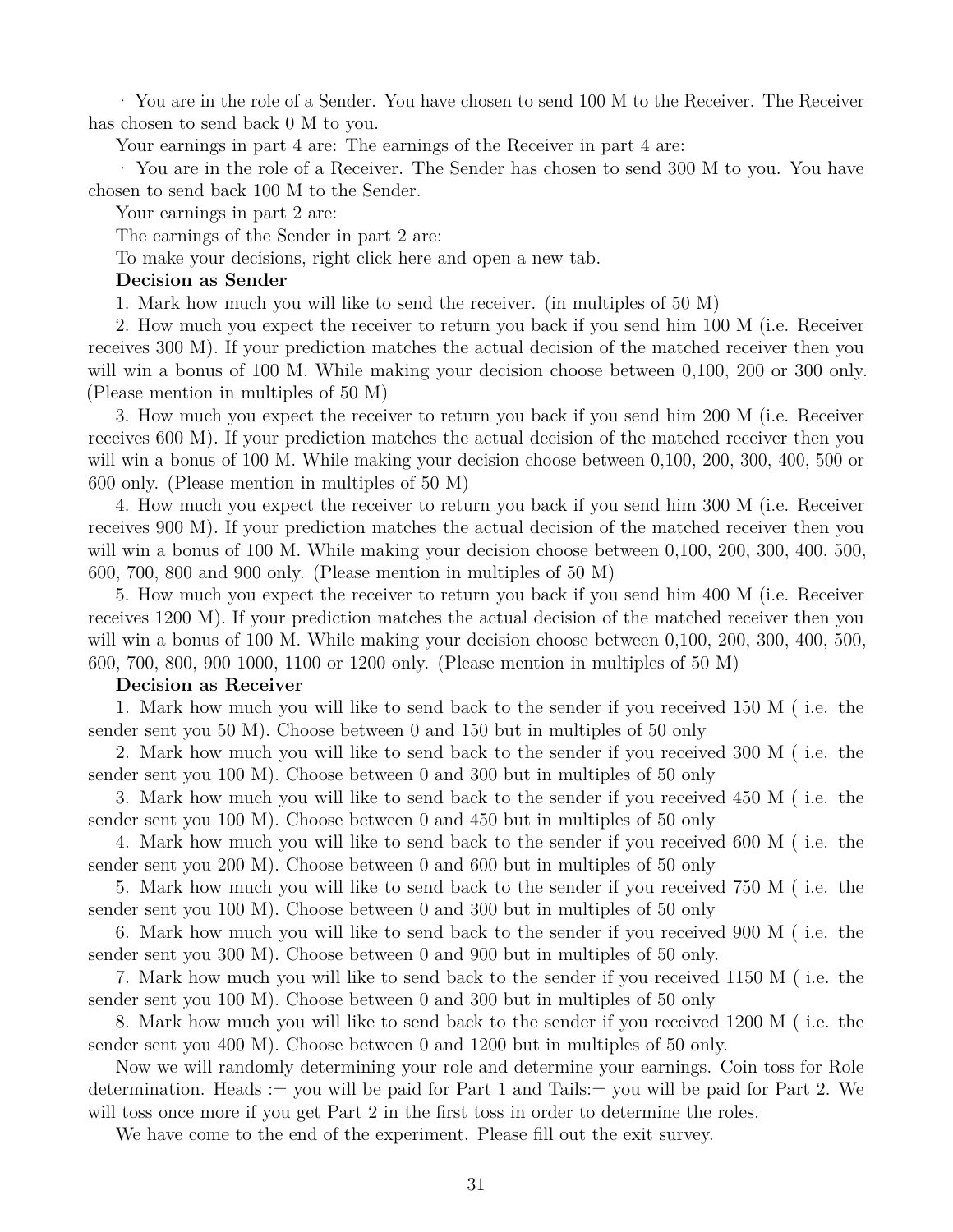## **1.3 Exit Survey**

- 1. Identity Number
- 2. Generally speaking, would you say that most people can be trusted or that you need to be very careful in dealing with people? (Code one answer):
	- (a) Most people can be trusted
	- (b) Need to be very careful
- 3. Do you think most people would try to take advantage of you if they got the chance, or would they try to be fair?
	- (a) Most of the time they would try to be fair
	- (b) Most of the time they would try to take advantage
- 4. Would you say that most of the time people try to be helpful, or that they are mostly just looking out for themselves?
	- (a) Most of the time people are helpful
	- (b) Most of the time they are just looking out for themselves
- 5. Suppose you left your wallet with Rs. 500 in the Metro. On a scale of 1 to 10, how much do you think are the chances that you will get it back?
- 6. How much you trust people from various groups. Could you tell me for each whether you trust people from this group completely, somewhat, not very much or not at all?
	- (a) Your family
	- (b) Your neighborhood
	- (c) People you know personally
	- (d) People you meet for the first time
	- (e) People of another religion
	- (f) People of another caste
	- (g) People of another nationality
- 7. How widespread do you think bribe taking and corruption is in this country?
	- (a) Almost no Public Officials are engaged in it
	- (b) A few Public Officials are engaged in it
	- (c) Most Public Officials are engaged in it
	- (d) Almost all Public Officials are engaged in it
- 8. Please mention for each of the following actions whether you think it can always be justified, never be justified, or something in between. 1 : Never justified 10: Justifiable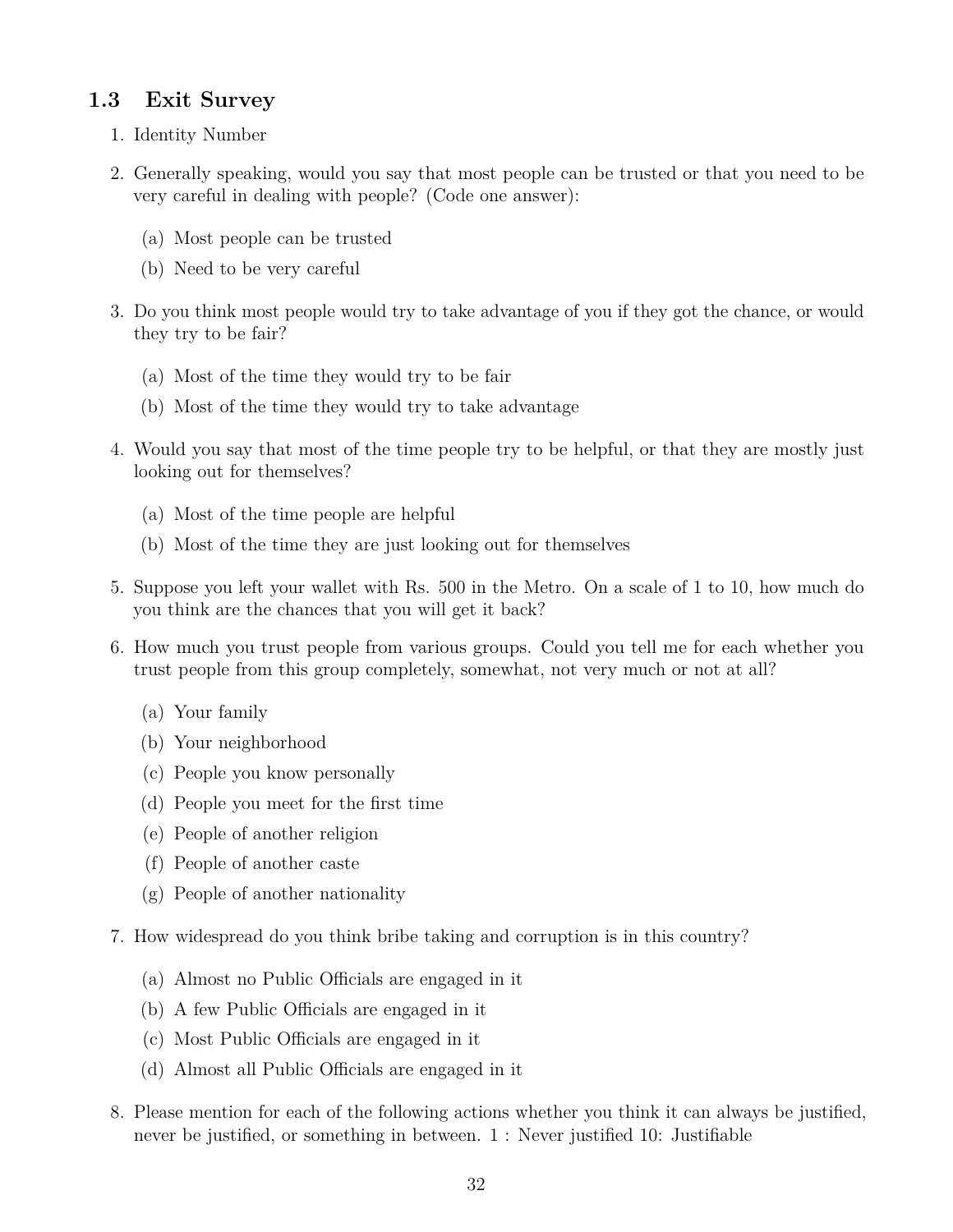- (a) Claiming government benefits to which you are not entitled
- (b) Avoiding a fare on public transport
- (c) Cheating on taxes if you have a chance
- (d) Someone accepting a bribe in the course of their duties
- 9. How do you see yourself: are you generally a person who is fully prepared to take risks or do you try to avoid taking risks? Please tick a box on the scale, where the value 0 means: 'not at all willing to take risks' and the value 10 means: 'very willing to take risks'.
- 10. How do you see yourself: are you a person who is fully prepared to take risks when it comes to car driving/motorcycle riding etc. or do you try to avoid taking risks? Please tick a box on the scale, where the value 0means: 'not at all willing to take risks' and the value 10 means: 'very willing to take risks'.
- 11. How do you see yourself: are you a person who is fully prepared to take risks when it comes to financial matters or do you try to avoid taking risks? Please tick a box on the scale, where the value 0means: 'not at all willing to take risks' and the value 10 means: 'very willing to take risks'.
- 12. How do you see yourself: are you a person who is fully prepared to take risks when it comes to sports or leisure activities or do you try to avoid taking risks? Please tick a box on the scale, where the value 0 means: 'not at all willing to take risks' and the value 10 means: 'very willing to take risks'.
- 13. How do you see yourself: are you a person who is fully prepared to take risks when it comes to career or do you try to avoid taking risks? Please tick a box on the scale, where the value 0 means: 'not at all willing to take risks' and the value 10 means: 'very willing to take risks'.
- 14. How do you see yourself: are you a person who is fully prepared to take risks when it comes to health matters or do you try to avoid taking risks?Please tick a box on the scale, where the value 0 means: 'not at all willing to take risks' and the value 10 means: 'very willing to take risks'.
- 15. A short survey about yourself
	- (a) Sex
		- i. Male
		- ii. Female
	- (b) Age
	- (c) Are you the only child of your parents?
		- i. Yes
		- ii. No
	- (d) Ancestral State
	- (e) Mother Tongue
	- (f) Political Identity